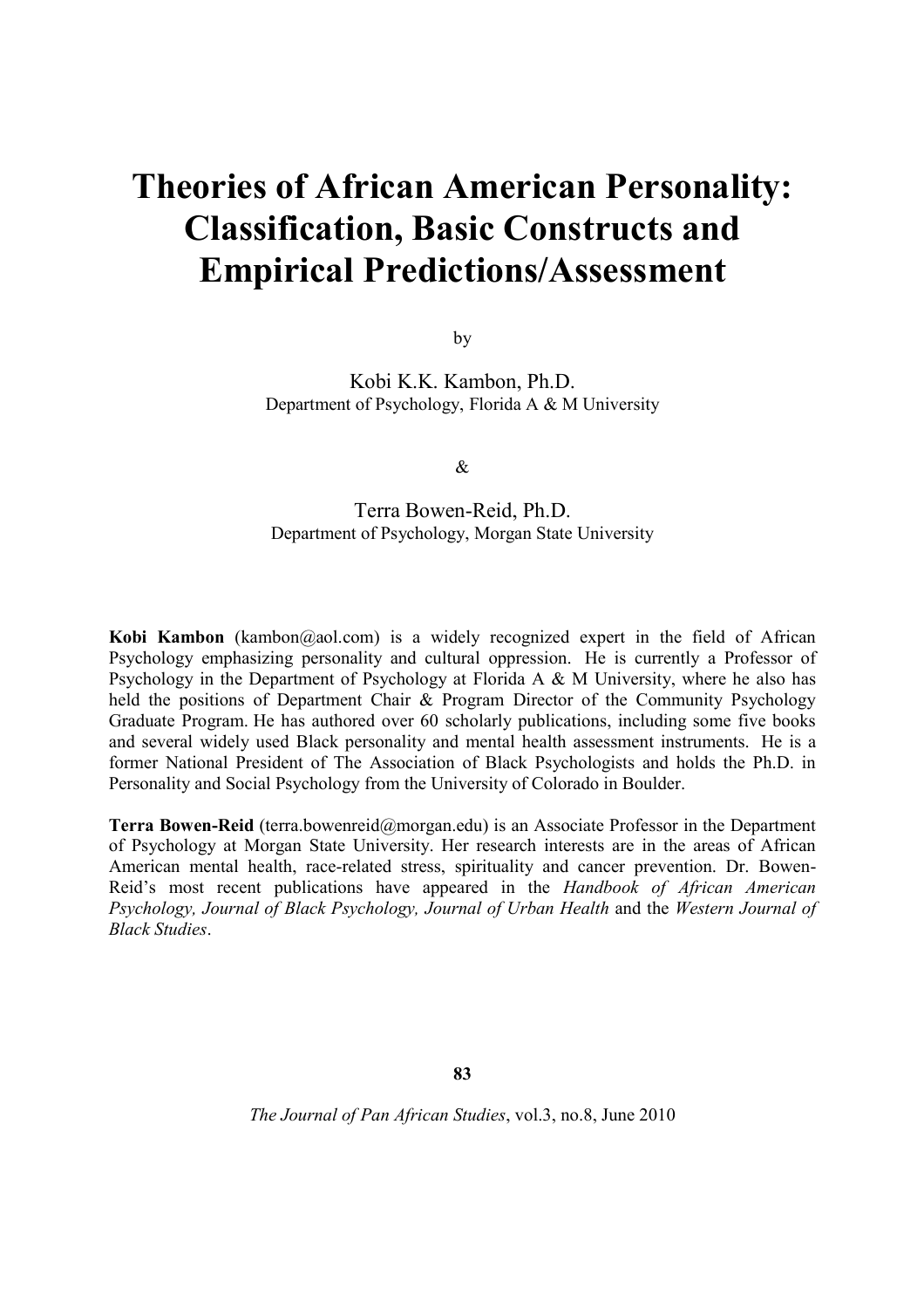**Abstract**: This article represents a brief overview and review of the state of contemporary theories of African American personality. A slight modification of an earlier scheme put forth by Kambon (1992, 1998) provides the organizational framework for the analysis. The scheme comprises three classifications of such theories: Eurocentric Approaches, Transitional Africentric Approaches and Africentric Approaches. The addition of the *Transitional* Africentric Approach is designed to better capture approaches that represent more or less a *hybrid* or *diffuse* version including basic aspects of both the Eurocentric and Africentric approaches, yet reflecting at the same time a slowly but definite movement away from the Eurocentric toward the Africentric approach ("Transitioning"). A more or less composite of the Eurocentric Approach is presented, while the William Cross model of Nigrescence is discussed as representative of the Transitional Africentric Approach. Much of the discussion of the Africentric approach is taken from previous manuscripts by the authors (Kambon, 1998; Kambon & Bowen-Reid, 2009) and emphasizes Kambon's African Self-Consciousness model as representative. The major thrust of the article emphasizes what are the key-central constructs of the representative models (both core and peripheral), as well as the changes that have occurred in these models over the past quarter of a century or more since their introduction, and the general status of the research that is associated with the main paradigms involved. Finally, we give some limited consideration to some of the seemingly pressing issues in the short-term future outlook for the field.

### **I. Introduction**

Perhaps no other area of African/Black Psychology has such a legacy of controversy and strident intellectual debate than the area of Theories of African American (AA) personality (Belgrave & Allison, 2006; Cross, 1991; Kambon, 1992, 1998, 2006; Thomas & Sillen, 1972; Wilcox, 1971). This has not only been because of the legacy of the notorious contentiousness of the literature on AA intelligence, but also the subsequent literature on AA self-concept/racial identity and self-esteem, as well as the focus on AA motivation (i.e., achievement motivation) and antisocial behaviors such as drug abuse, delinquency, violence and criminality (Belgrave & Allison, 2006; Cross, 1991; Jones, 1972, 1980, 1991, 2004; Kambon, 1992, 1998; Pettigrew, 1964; Wilson, 1993). Each of these areas of the psychological study of AA personality has brought to the table their own set of controversial theoretical models, methodologies, data bases, analyses and conclusions. Through the years and as a result of the accumulation of a relatively large amount of research data and theoretical constructs, a distinct area of study called AA Personality has emerged within the African-centered psychological literature (Baldwin, 1976; Kambon, 1992, 1998) that commands serious consideration in any social policies respectful of cultural diversity that focus on truly improving the lives of all of the population. Thus, the growing body of psychological literature focused on African American personality will be discussed in this article in terms of the following considerations: (1) Classification of Basic Theoretical Paradigms, (2) Core Constructs and Empirical Predictions and Assessments, and (3) Future Directions of this important area of focus in African-Centered Psychology.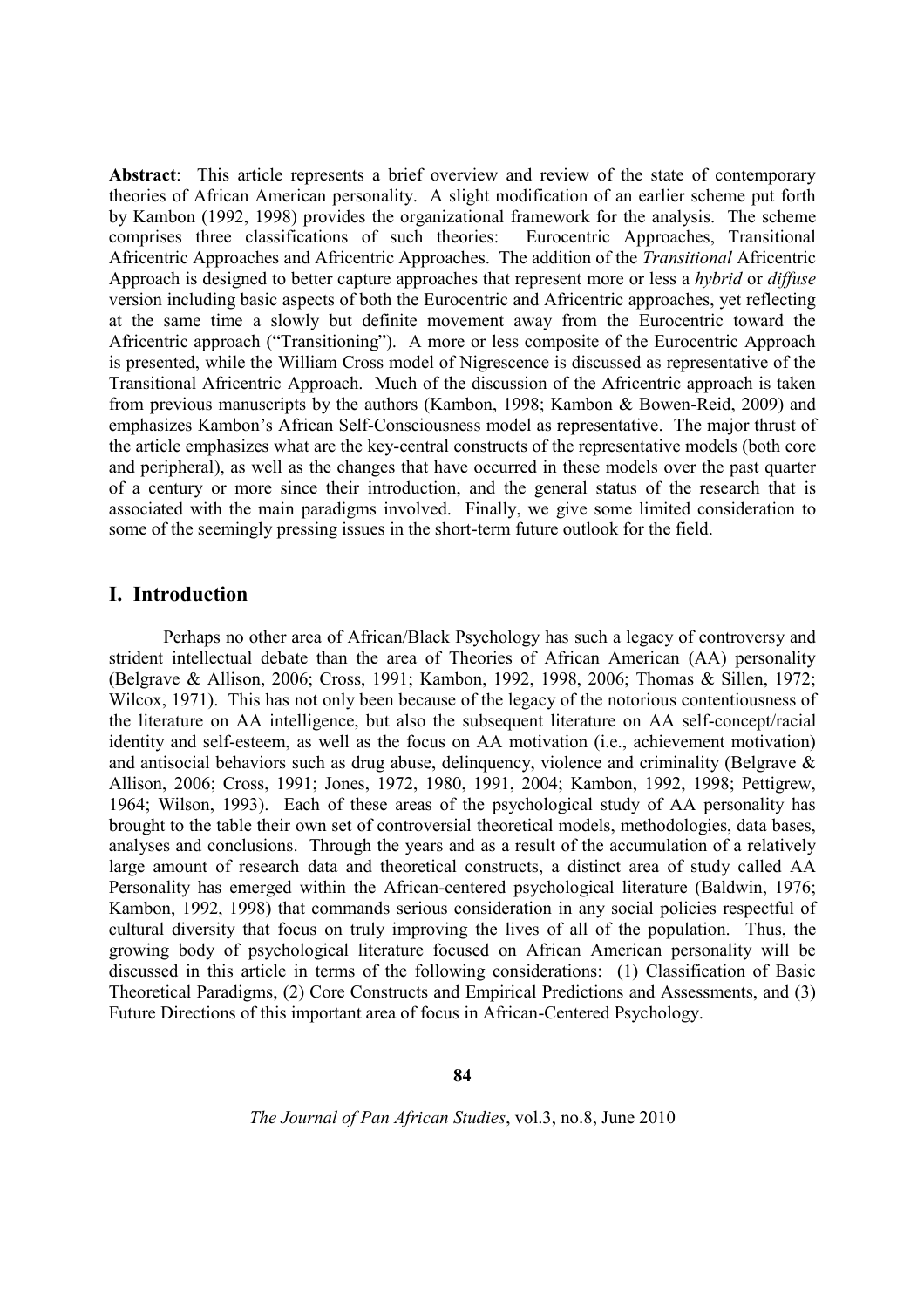# **II. Classification of Theories of African American Personality: Basic Theoretical Paradigms**

What then have emerged as the basic theoretical paradigms in this area of study and knowledge? Azibo (1990) has used such classifications as Positivists versus Negativist-Pejorativists to categorize these paradigms, whereas Kambon (1992, 1998) has proposed the categories of *Africentric* versus *Non-Africentric* as more appropriate to capture the distinguishing features of these paradigms. Kambon's (1992, 1998) work has been the primary guide in the development of classification schemes relevant to this area.

More similar to Kambon, but incorporating many features from Azibo's scheme as well, we propose that three distinct approaches or paradigms seem to have emerged and have come to characterize contemporary work in this area. They might best be designated as (1) Eurocentric Models, (2) Transitional Africentric Models, and (3) Africentric Models. This schematic is summarized in Table 1.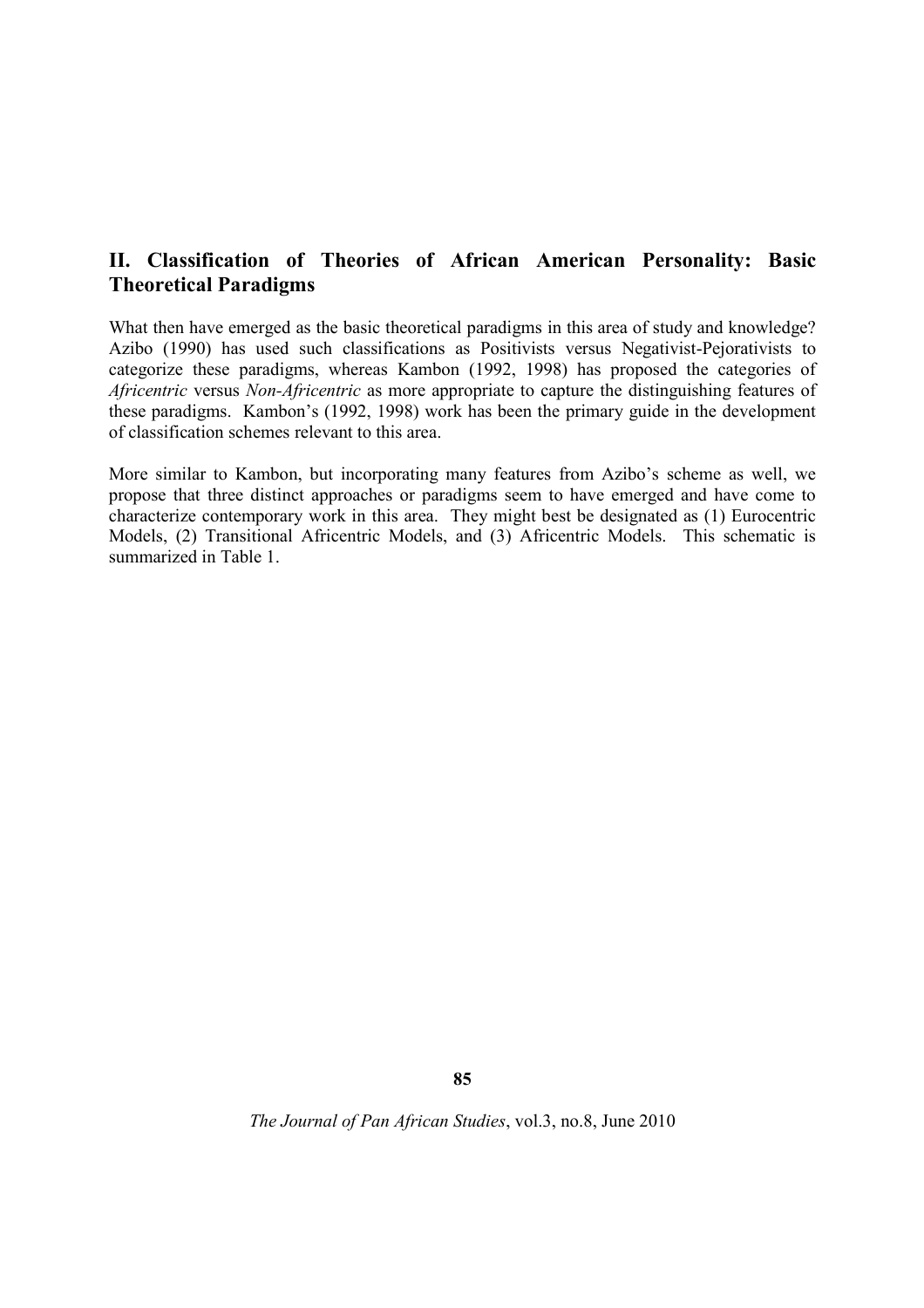**Table 1.** Contrasting Africentric and Non-Africentric Approaches to African American Personality Theories

# **African Personality Paradigms: Modification of Kobi Kambon's Schematic**

**\_\_\_\_\_\_\_\_\_\_\_\_\_\_\_\_\_\_\_\_\_\_\_\_\_\_\_\_\_\_\_\_\_\_\_\_\_\_\_\_\_\_\_\_\_\_\_\_\_\_\_\_\_\_\_\_\_\_\_\_\_\_\_\_\_\_\_\_\_\_\_\_\_\_\_\_\_**

## **PARAMETERS AFRICENTRIC THEORIES NON-AFRICENTRIC THEORIES**

| Worldview/<br><b>Cultural Framework</b>    | African Worldview                                                                           | European Worldview                                                                                                                                                                   |
|--------------------------------------------|---------------------------------------------------------------------------------------------|--------------------------------------------------------------------------------------------------------------------------------------------------------------------------------------|
| <b>Motivation/Psychic</b><br><b>Energy</b> | Proactive -<br><b>Positive Energy</b><br>Assumption                                         | Reactive -<br><b>Negative Energy</b><br>Assumption                                                                                                                                   |
| <b>Standard of</b><br><b>Referent</b>      | Strengths, Normality,<br>Naturalness/Positive-<br>adaptiveness of<br>behavior & functioning | Weakness, Abnormality,<br>Defensiveness in<br>behavior & functioning                                                                                                                 |
| <b>Subtypes or</b><br><b>Variants</b>      | Africentric<br>(African Worldview emphasis)                                                 | a. Pure Eurocentric<br>(European Worldview emphasis)<br>b. Pseudo Africentric<br>(Diffuse/Predominant EWV emphasis)<br>c. Transitional Africentric<br>(movement toward AWV emphasis) |
| <b>Goal/Outcome</b>                        | Africentric Orientation                                                                     | 1) Eurocentric Orientation<br>2) Transracial/Diffuse:<br>Universalism emphasis<br>3) Some Pro-Black with Diversity<br>& Universalism emphasis                                        |
| Optimal<br><b>Functioning</b>              | Fulfilling the African<br><b>Survival Thrust</b>                                            | Fulfilling the European<br><b>Survival Thrust</b>                                                                                                                                    |

Adapted from Kambon, 1998.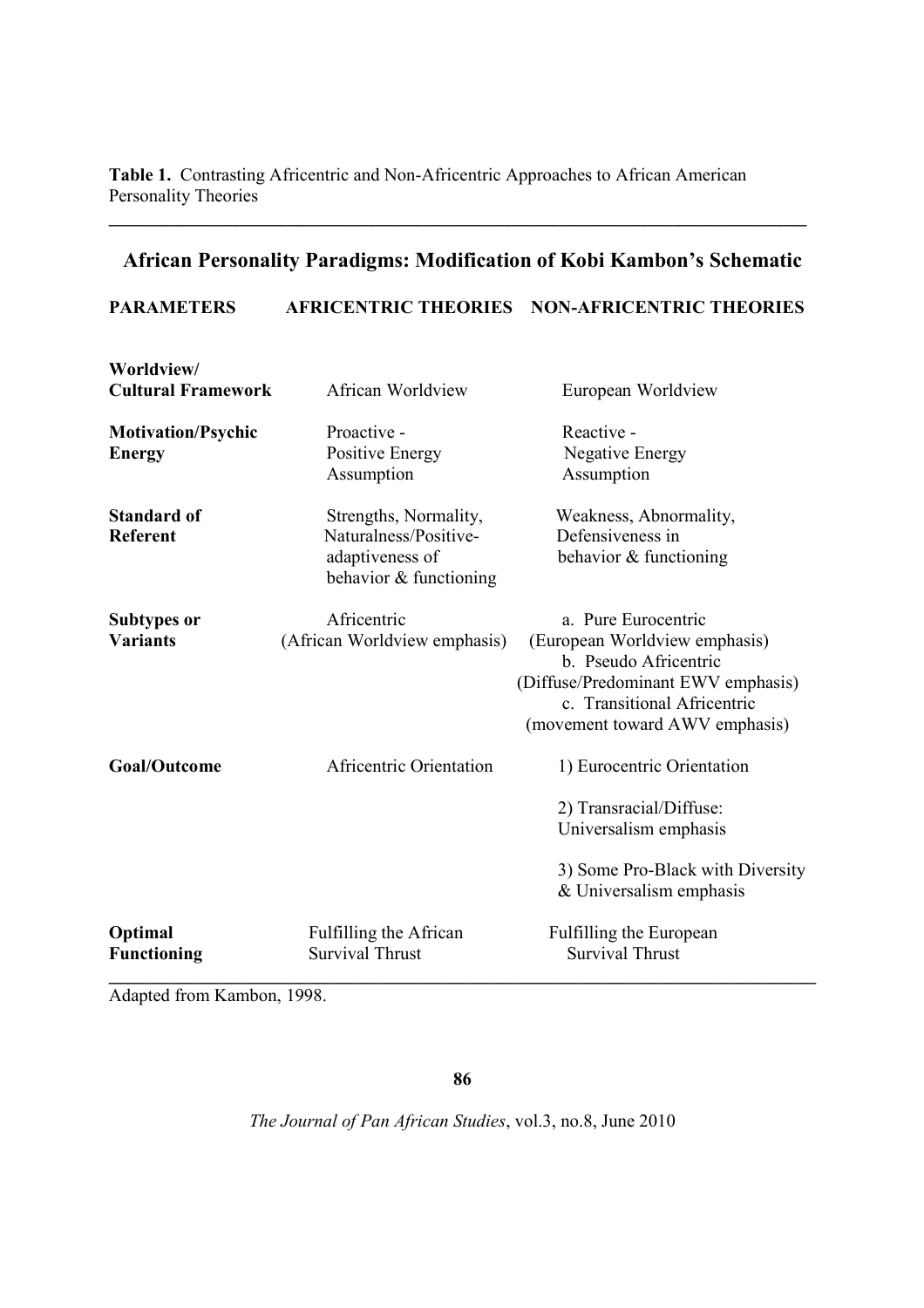#### **A. Eurocentric and Pseudo-Africentric Models**

Following Kambon's (1992, 1998) earlier scheme, theories whose racial-ethnic and philosophical orientation is of European/European-American descent and thus asserts the European Worldview (EWV)-cultural reality are classified as "Pure Eurocentric" because of its Caucasian authorship and exclusive emphasis on the EWV as the conceptual framework (i.e., the absence of the African Worldview). And in a related vein, we define the Pseudo-Africentric Models as those theories whose ethnic- philosophical orientation is of AA descent, yet asserts the European Worldview-cultural reality as the conceptual framework of analysis (Kambon, 1992, 1998).

In the case of the *Pure Eurocentric Approach*, it, of course, has represented one of the oldest traditions in Eurocentric social sciences concerned with such theoretical formulations of AA personality (Kambon, 2006). These theories therefore are distinguished philosophically and ideologically from other approaches by their imposition of the European Worldview (being their natural cultural orientation) as the appropriate conceptual framework for explaining AA personality or some important aspects of it. While no independent models in the Eurocentric tradition have ever been proposed as a definitive model of African American personality (Kambon, 1998, 2006; Thomas & Sillen, 1972), a variety of seemingly highly eclectic theoretical perspectives derived from Eurocentric speculations and stereotypes about Blacks drawing from psychological, bio-physiological and medical, sociological and anthropological knowledge bases (Ferguson, 1916; Kardiner & Ovesey, 1951; Pettigrew, 1964), came to represent a kind of general-eclectic paradigm. This paradigm, as articulated by Kambon (1998), posits a generally negative psychological picture forming the AA personality profile. The negative constructs of AA self-hatred, low or exaggeratedly high self-esteem, negative reference group identification, low intelligence and low-achievement motivation, low frustration-stress tolerance (inability to delay gratification) and faulty coping skills, high anger, aggression and hostility, anti-social and criminally bent behaviors, low sense of personal causation/fate-control (high externality), among many others, have all been articulated either separately or in combinations as the core content emphasis of such theories (Dreger & Miller, 1968, 1972; Kambon, 1992, 1998, 2006; Pettigrew, 1964; Thomas & Sillen, 1972).

The *Pseudo-Africentric Models*, on the other hand, represent those theories of AA personality developed by AAs and others of African descent (Fanon, 1967) who manifest a seemingly unwitting allegiance to the basic paradigms of Eurocentric Psychology and behavioral science as their basis for interpreting the self-concept, identity and motivation of Black people (Azibo, 1990; Kambon, 1992, 1998, 2006). This group has been led in large part by such notables as Kenneth B. Clark (1965), Frantz Fanon (1967), Alvin Poussaint (1972), James Comer (Comer & Poussaint, 1982, 1995),William Cross' (1971, 1991) earlier works on Black racial identity, Janet Helms (1985), and a host of others (Azibo, 1990; Kambon, 1998, 2006). This paradigm, as articulated by Kambon (1992, 1998), also posits a generally negative culturalpsychological picture of the AA personality profile.

**87**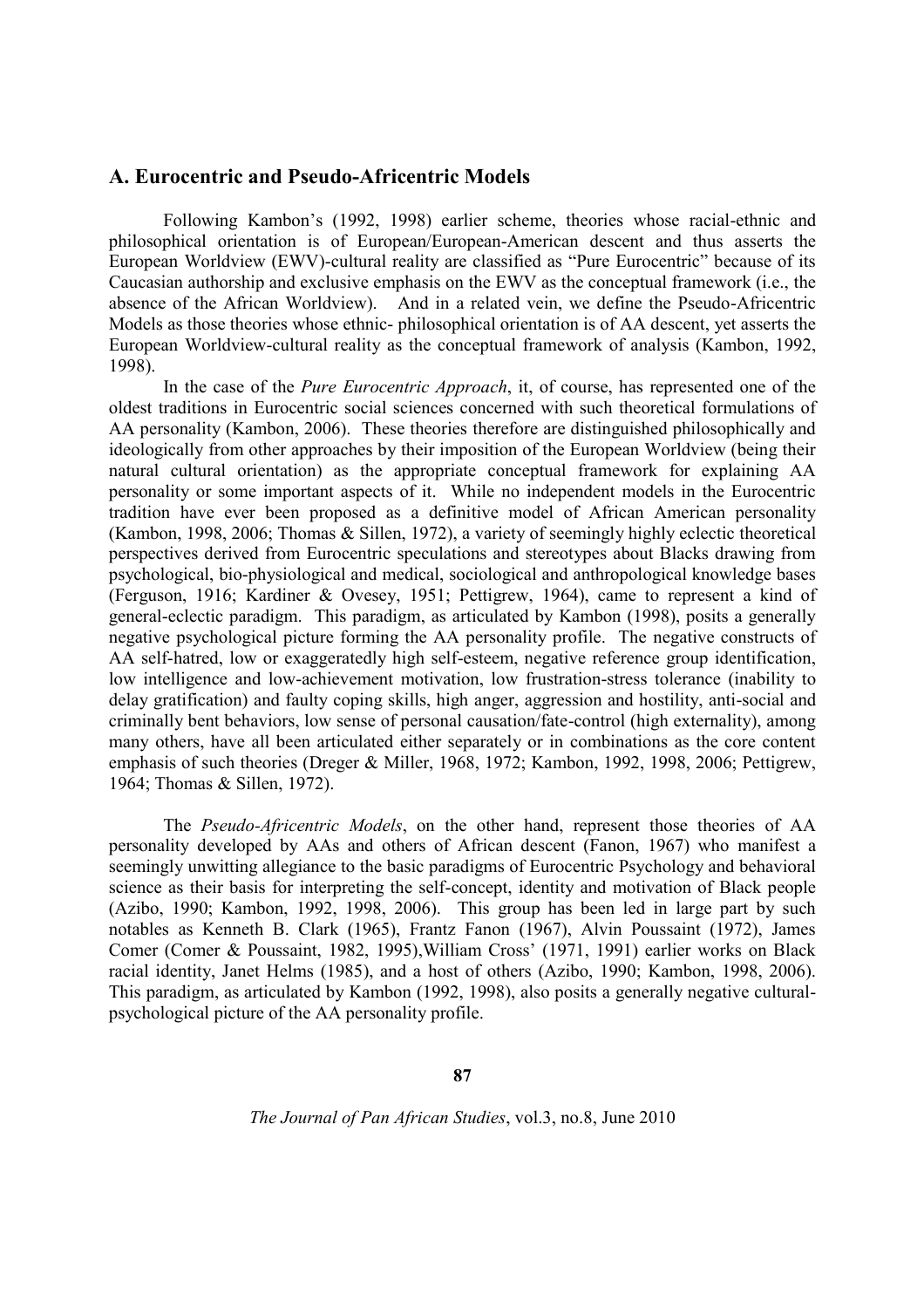For example, they fail by and large to address *African cultural reality* as a positive presence (*protective factor*) in the psychology of AAs. Rather, they accept the monolithic cultural paradigm of Eurocentric psychology and thus see AA personality as driven by the same Eurocentric motivational forces as White Americans, such as achievement driven, individualism, materialism and power-dominance driven, assertiveness-aggression as optimal motivation, along with an emphasis on differences, competitiveness, violence, victory-driven, conflict, strife, anxiety avoidance, shame and guilt all as critical psychological elements in normal personality operation (Azibo, 1990; Kambon, 1992, 1998). As a result, such theories assert great emphasis on attempting to explain negative constructs of African American personality like self-hatred, low or exaggeratedly high self-esteem, negative reference group identification, low intelligence performance and low-achievement motivation, low frustration-stress tolerance (inability to delay gratification) and faulty coping skills, high anger, aggression and hostility, anti-social and criminally bent behaviors, low sense of personal causation/fate-control (high externality), etc. (Kambon, 1992, 1998, 2006).

# **1. Common Theoretical Components of Eurocentric and Pseudo-Africentric Models**

Some of the major emphasis and key constructs articulated in this approach are the following:

Core Elements/Factors/Psychological Infrastructure (Structural and Motivation-Functional Emphasis): Chief among the Core factors emphasized in the Eurocentric models are Negative racial identity (Negative Personal and Reference Group -racial/ethnic- identity) - Black selfhatred, Envy of Whites/White Preference, low self-esteem and/or exaggerated (compensatory) high self-esteem, and a host of other anti-Black values and beliefs, and pathology-leaning psychological and emotional traits.

Peripheral Elements/Factors (Attitudinal and behavior patterns resulting from response to oppression or European American cultural reality forces): The Peripheral factors, or those behavioral factors presumably generated by or emanating from the Core factors, represent a composite theme of "Anti-Black" attitudes and behaviors among other dysfunctionalmaladaptive, anti-social and ineffective behaviors.

Psychological Dynamics: The primary motivational emphasis associated with these theories stress psychodynamics reflecting a psychological dissonance over negative racial identity/status (negative social status) in American society. It emphasizes tension reduction/being driven toward achieving emotional-psychological comfort with self-identity (personal identity) by rejecting Black racial-cultural identity (reference group) and by identifying with/adopting White Identity, or at least a *Non-Racial*/Universal – Human Identity, as normal-natural African American identity/personality (Kardiner & Ovesey, 1951; Penn, Gaines & Phillips, 1993; Thomas & Sillen, 1972).

**88**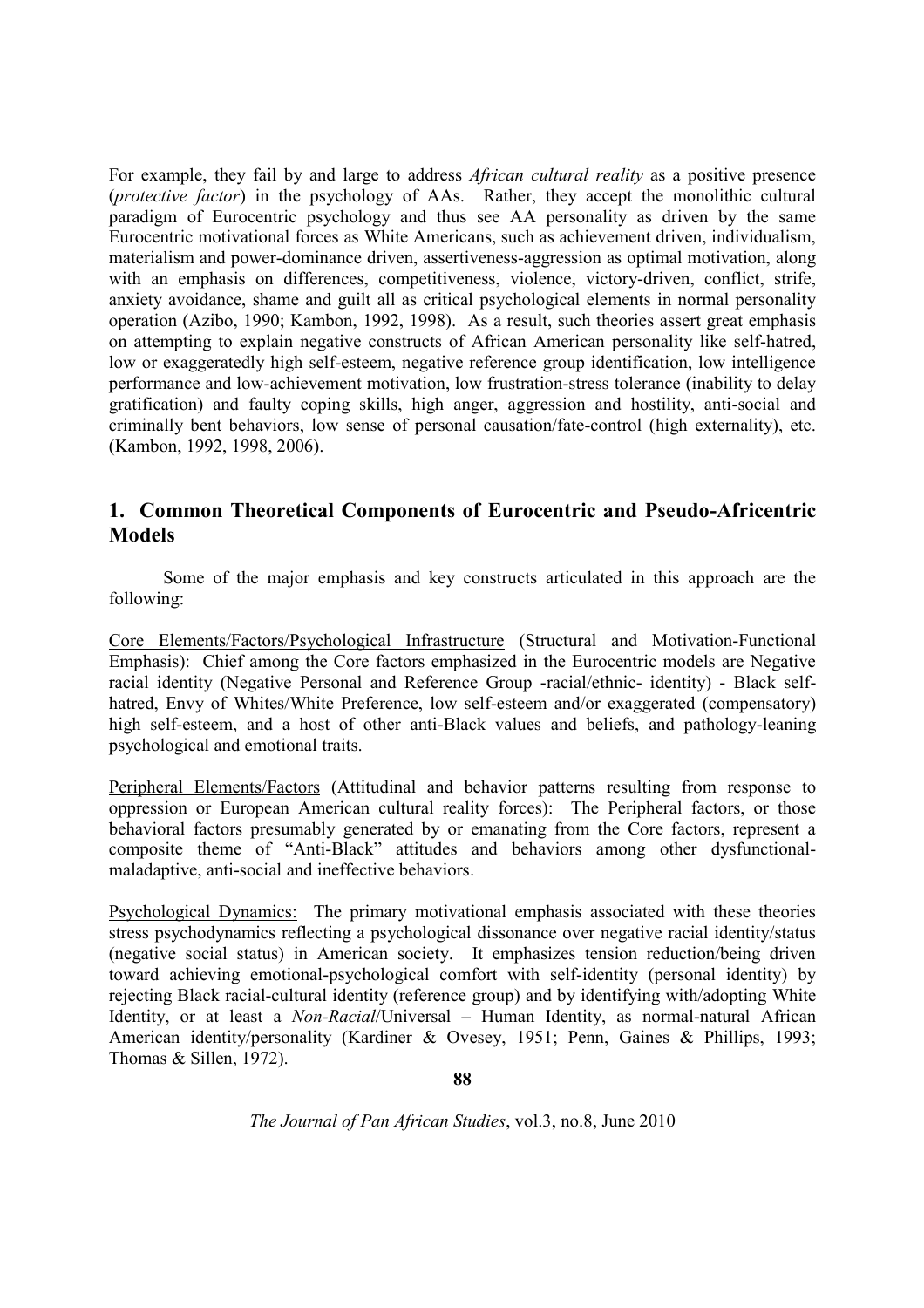Developmental Issues: The primary developmental emphasis of these models has focused on psychologically transitioning from an Anti-Black to *Non-Black* – racially neutral or Universal - Human identity. Other constructs like Individualism/Individual Human Identity (achieving an Individual identity independent of race and culture) have been emphasized and are generally thrust toward the need to transcend racial identity to achieve an optimal individual-personal human identity within the framework of European/European American cultural reality.

Outcome Emphasis: Optimal African American personality development and functioning, according to these models, is viewed as synonymous to achieving a personal identity indistinguishable from normative (if not "optimal") European/European American personality. The individual level adaptation/internalization of a European American racial-cultural identityself-concept, as opposed to a Black/African-centered racial-cultural identity/self-concept, etc., is emphasized as the desired outcome-expression of normal African American personality development (Kambon, 1992, 1998).

## **Empirical Predictions and Assessment Based on Pure Eurocentric Mode**ls:

As has been noted elsewhere (Kambon, 1998), these theories have virtually made a living off of the infamous "Black self-hatred" research model known rather generally as the *racial preference* and various *racial comparative research* literature spanning the mid-1930s through 1970s (Kambon, 1998, 2006). In general, the Eurocentric approach and its various constructs have predicted a myriad of behavioral anomalies and negative mental health outcomes among AAs, many of which were alluded to earlier. This list encompasses such notorious findings as identity confusion and negative personal and reference group identities, negative racial group perception and stereotyping among AAs; also lower self-esteem and negative self-concept among AAs compared to Caucasian Americans, both children and adults, lower intelligence/mental capacity/capabilities compared to Caucasians, white skin preference expressed in a variety of ways, lower achievement aspirations and less competitiveness than Whites, more criminally-prone (higher arrest and incarceration rates) than Whites, lower high school graduation rates, lower college enrollment and graduation rates and higher unemployment rates than Whites, higher truancy and school drop-out rates, delinquency, teenage parenting, and so on and so forth (Farley, 2002). Of course a proliferation of culturally biased research instruments and questionable methodologies have been developed and utilized in this overall effort, and a notorious collection of contestable findings, including those listed, have been presented (Kambon, 1998).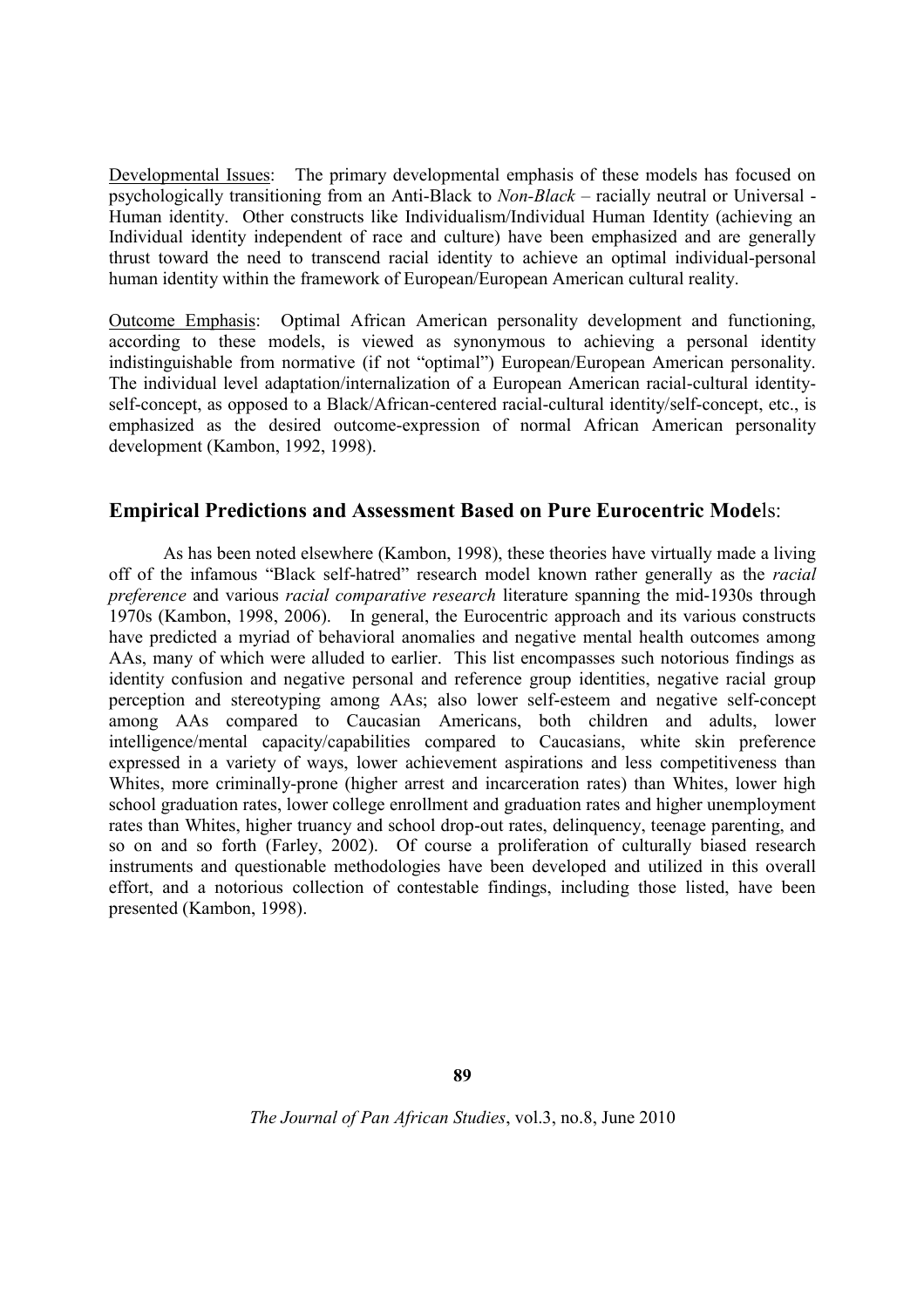## **B. Pseudo-Africentric and Transitional Models**

The second group of theories, the *Transitional Models*, are to a large extent a derivation of the "Pseudo-Africentric or Diffuse approaches." As noted, they represent those theories under African/AA authorship that superimpose the *European worldview as the conceptual framework, even though they focus on explaining AA personality* or some important aspects of it. These theories have represented the oldest tradition among Black psychological and social science theorists in the general field of Black or Africana Studies, from the early works of Martin Delany (1856), W. E. B. DuBois (1902) and others of their era, to the more contemporary psychological works of Herman G. Canady in his 1946 manuscript entitled "The Psychology of the Negro" (Guthrie, 1998) and Frantz Fanon's *Black Skin, White Masks* (1965), and the current studies of William Cross, Jr. (1991, 1995) and his associates (Cross, Parham & Helms, 1998; Cross & Vandiver, 2001; Vandiver, Cross, Worrell & Fhagen-Smith, 2002). Azibo (1990) has observed that while some of these theories emphasize a predominance of negative traits as the basis of portraying, characterizing and explaining normal and natural AA personality, others emphasize more positive and perhaps more surface-transient psychological traits/states, dispositions and behavioral patterns all defined within the European-American cultural context of experience. These models pay little or no attention to the role/forces of traditional African cultural reality and philosophy (values, beliefs, behavioral norms, etc.) in driving AA cultural reality in the contemporary psychosocial dynamics of AA personality (Kambon, 1992, 1998). Rather, they emphasize coping with and adapting to the European-American cultural reality as the sole determinant of core AA personality functioning in terms of racial identity and perhaps an African American personal-social identity void of any substantive African "cultural" infrastructureunderpinnings. Their motivational emphasis is therefore focused on "reactivity" to the forces of European American socio-cultural reality and the coping and assimilation demands it places on African American's adaptive responses. Although this area of theory in relatively recent times has been dominated mainly by William Cross' (1971, 1991, 1995) ideas about AA personality, other theorists like Charles Thomas (1971), and Ivory Toldson and Alfred Pastuer (1976; Pastuer & Toldson, 1982), among others (Myers, 1993; Myers, et al., 1991; Myers, et al., 1996; Sellers et al., 1997) have also contributed to the general Transitional paradigm. While some of these approaches do recognize and give some limited emphasis to traditional African philosophy and culture in contemporary AA personality, at least as a conceptual starting point (Myers, 1985, 1993; Pastuer and Toldson, 1982; White & Parham, 1990), they nevertheless emphasize reaction and adaptation to an European American cultural reality, or, in some instances, adopting a more multi-cultural and universalistic philosophy (in interpreting Traditional African philosophy) as forming the basic psychological core of AA personality dynamics and functioning.

**90**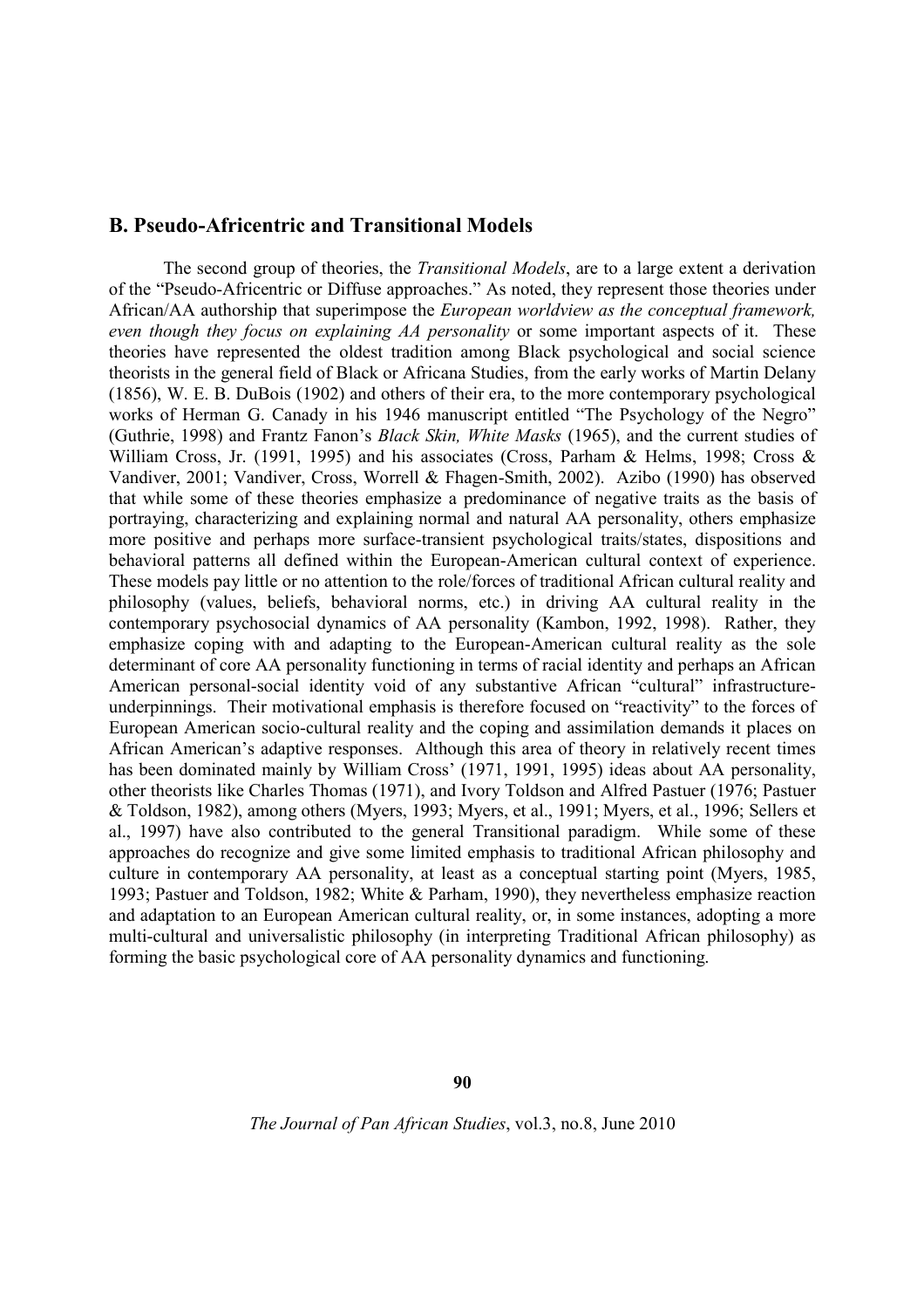In general, these theories in many respects seem to place a predominate emphasis on the DuBois (1902) theme of "Bi-culturalism," in the sense of racial and social status conflicts among Black individuals, and perhaps Fanon's (1967) complex theme of *Existential Universalism* (Bulhan, 1985; Kambon, 1998), rather than on African cultural infrastructure as forming the psychological core of AA personality (Kambon, 1992).

## **1. Common Theoretical Components**

Among the major emphasis and key constructs articulated in this approach are the following:

Core Elements/Factors/Psychological Infrastructure: Racial/Ethnic Identity at both the Personal identity and Reference Group identity levels (i.e., positive or negative Personal identity versus positive or negative Reference Group/Racial identity) seems to represent the core emphasis in these theories. The idea of multiple identities encompassing individual uniqueness void of race or social emphasis, racial identity with all of the usual racial content emphasis, as well as other social identities then are seen as forming the core factors of AA personality (Sellers et al., 1997).

Peripheral Elements/Factors: The Peripheral factors emphasized in these models represent those behavior patterns resulting from the "Response to Oppression" or European American cultural reality/forces, most of which are negative, maladaptive, or are Eurocentric culturally slanted (representing assimilationist and bi-cultural identities).

Dynamics/Functional Aspects: The primary motivational emphasis associated with these theories represents a kind of psychological dissonance over racial identity conflicts (negative social status in American society). It emphasizes tension reduction-driven functioning focused on achieving emotional/psychological comfort between personal/self-identity as Bicultural/Multi-cultural and Reference Group identity.

Developmental Issues: The primary developmental emphasis of this approach has focused on a normal progression of psychological transitioning from anti-Black to pro-Black to Multi-cultural Identity, or a broadly applied "Human Identity," or an all-inclusive "Universal Cultural/Human Identity."

Outcome Emphasis: Optimal AA personality development and functioning is generally viewed in its final form to represent a *race neutral* or *transracial/transethnic/transcultural* human identity (or a "universal human identity"), often comprising a mixture of individualism with strong existential aspects, along with a strong achievement orientation and a "healthy" altruistic emphasis in one's behavior, suggesting the ultimate achievement of self-acceptance/selfsatisfaction or psychological comfort with oneself as a human being in a community of other human/universal beings.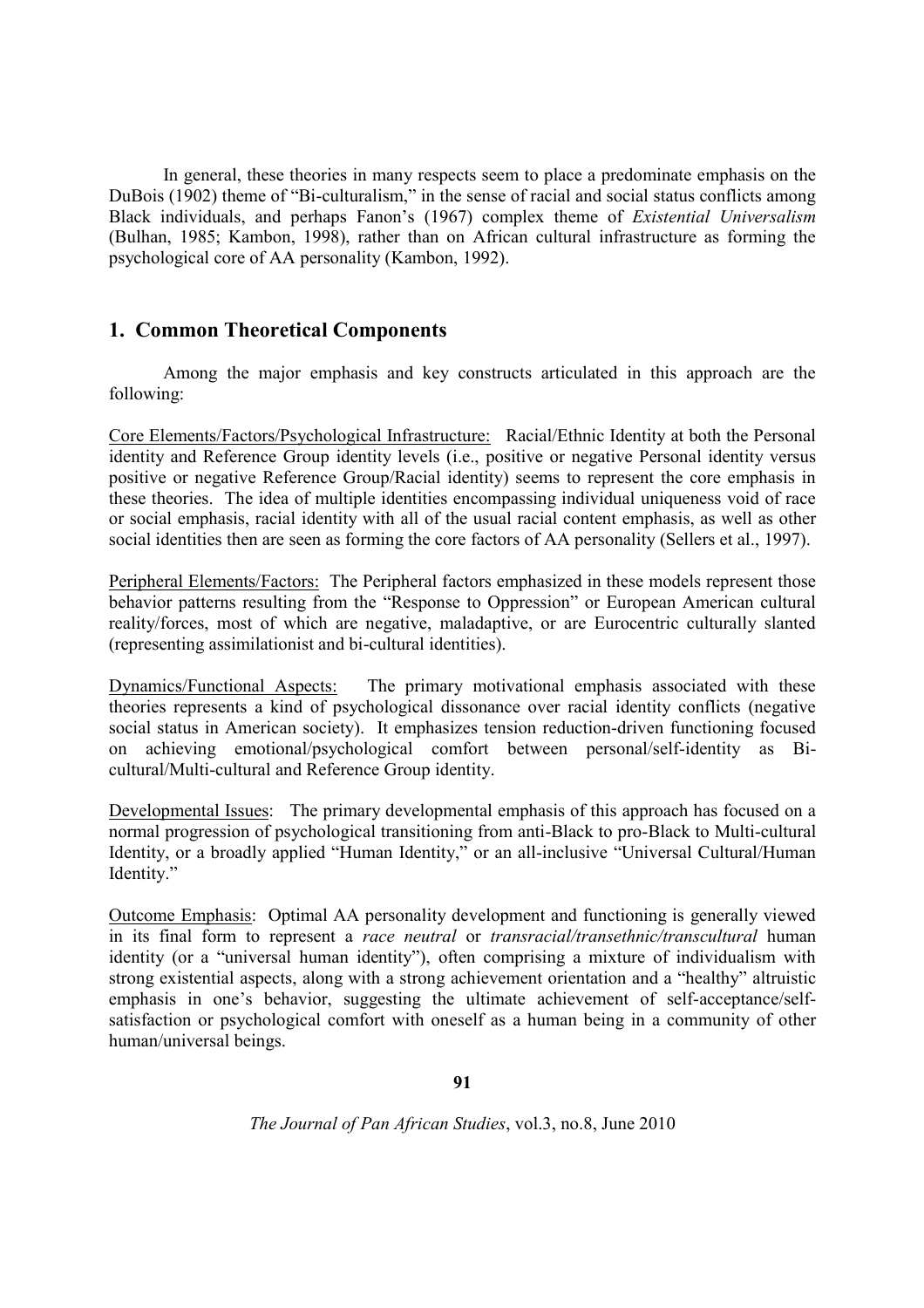## **2. William Cross' Theory of Nigrescence**

As noted, the most well-known and fully developed of the various models comprising this group is the theory of "Nigrescence" proposed by William E. Cross, Jr., and his associates (Cross, 1989, 1991, 1995; Cross, Strauss and Fhaghan-Smith, 1999; Cross & Valdiver, 2001; Helms, 1989; Parham, 1989). Succinctly, in its original formulation, Cross' theory (Cross, 1971, 1989) proposes that AA personality is a dynamic psychological/cognitive-emotional process of systematic stages and/or phases consisting of some five presumably distinct cognitive-emotional (attitudinal) states in transition from an Anti-Blackness and Pro-White orientation to a conscious multi-cultural/pro-diversity/"transracial"/inclusively humanistic orientation at its mature-optimal level of expression. The five stages are identified as (1) *Pre-Encounter Stage* (Anti-Blackness/Pro-Whiteness orientation), (2) *Encounter Stage* (a purely transitioning process moving away from the Pre-Encounter state provoked by contradicting experience), (3) *Immersion-Emersion Stage* (immersing into a pro-Blackness/anti-Whiteness orientation followed by contradicting experiences provoking an emersion to a more balanced pro-Blackness/pro-Whiteness orientation), and (4) *Internalization Stage* (reflecting a post-race nationalism or racially transcendent orientation - an appreciation of diversity/multi-culturalism and Global-Third World sensitivity. A fifth stage is possible by transforming the new psychological orientation of Stage 4 into social action on behalf of all people, regardless of race. Stage 4 is the more common level reached by most people who successfully negotiate the Nigrescence process, and thus represents *optimal Black personality* for the average AA (Cross, 1971, 1978, 1991, 1995).

It is noteworthy that Cross' basic model has enjoyed wide appeal for almost two decades before any meaningful attempts at modification were put forth. Its broad appeal was no doubt derived in part from it being widely viewed as best capturing the psycho-social dynamics of the African American racial consciousness movement from the pre-1960s Jim Crow era - through the 1960s "Black Power" movement, to the post-60s Racial Integration era (Kambon, 1998). A part of its strong appeal also no doubt derived from it representing for almost a decade the only fairly well developed model with at least what appeared to be some positive features about Blacks that had been put forth by an African American psychological theorist along with its direct appeal to the popular conception of Black identity formation (as a "Bi-cultural" phenomenon).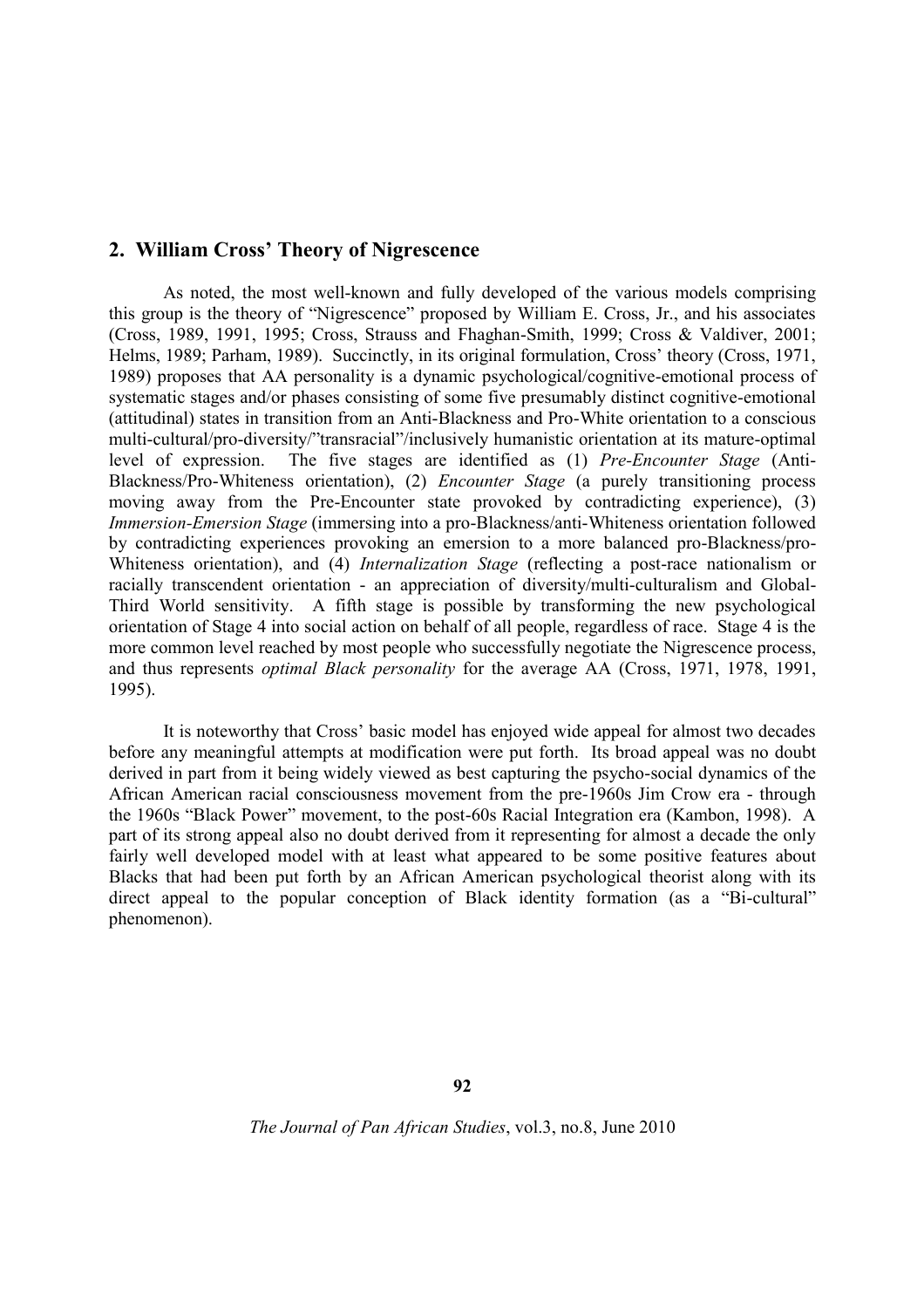#### **Revisions and Extensions of Cross' Model**

During the mid 1980s, Thomas Parham (1985, 1989) and Janice Helms (1989) proposed expansions of the basic model. Parham emphasized the recycling of Nigrescence throughout the individual lifecycle from around mid-adolescence (Cross et al., 1999). Helms, on the other hand, emphasized the important motivational role of social interaction forces (Interactive Themes) characterizing different periods of life undergirding Nigrescence, such as Cognitive Dissonance-Consistency motivation and Transitional Cognitive States, as significant additions in articulating (interpreting-explaining) the Nigrescence process. Parham and Helms (1981, 1985) also developed the RIAS-B as one of the earliest instruments designed to empirically assess the Nigrescence Model (Burlew & Smith, 1991). Although this instrument has received mixed success as a valid and reliable assessment of the model, it also has seemed to raise more questions about the theoretical clarity and logical consistency within the original model (Akbar, 1989; Cross, 1991; Kambon, 1998; Kambon & Hopkins, 1993; Nobles, 1989) as it did in demonstrating the predictive efficacy of the Nigrescence paradigm.

In his subsequent revisions of the model, Cross (1991, 1995) emphasized the importance of drawing a clear distinction between Personal Identity (PI) and Racial Group Orientation (RGO) in relation to the Black Self-Concept within the framework of the Nigresence Model. PI refers to an individual's sense of personal uniqueness, whereas RGO refers to one's attitude and values associated with her/his social group affiliation and preference. A person can have many RGOs, such as race, gender, religion, etc. Thus, Cross argues that one's RGO has little to no relationship to their PI because their PI does not have to take RGO into consideration whatsoever. Cross also dropped the Fifth stage (Internalization Commitment Stage) in the revised Nigrescence Model (Cross, 1991, 1995; Cross & Vandiver, 2001).

More recent revisions of the model have resulted from the development of the *Cross Racial Identity Scale* (CRIS) and the extensive and rigorous psychometric analysis it has undergone (Cross & Vandiver, 2001), led primarily by his chief collaborator Beverly Vandiver (2001). Their work has resulted in further revisions in the Nigrescence paradigm, mainly in terms of a revamping of the stages as "states/traits of AA personality" – racial/ethnic identityconsciousness. The Pre-Encounter Stage has been revamped into *three* distinct states; the Emersion Stage remains relatively unchanged as a transitional process; the Immersion-Emersion stage expanded into *two* distinct (yet related) states; and the Internalization Stage has been revised into *three* distinct states, making a total of *nine* states/traits of Nigresence (Cross & Vandiver, 2001; Vandiver et al., 2002). The revised states/traits are as follows:

**93**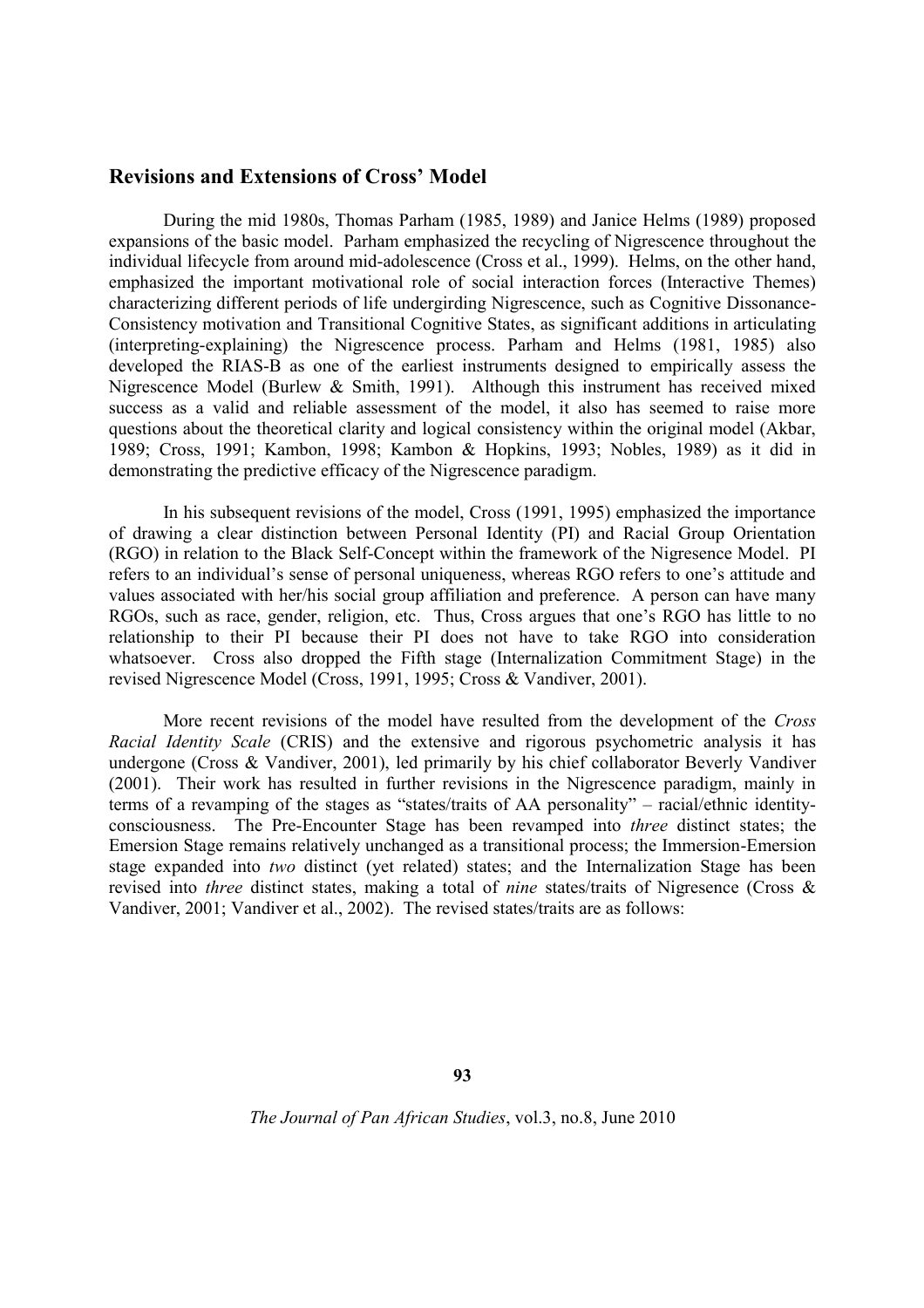## **Cross' Revised Nigrescence Model**

*1) Pre-Encounter (PE) States/Traits*

1a. PE Assimilation State – Emphasis on pursuit of American-cultural identity

1b. PE Miseducation State – Emphasis on internalization of Eurocentric stereotypes about Blacks (RGO)

1c. PE Self-Hatred State – Internalized White supremacy or Anti-Blackness at personal level (PI)

*2) The Encounter Stage*

The process of reexamining one's RGO – It is not a State/Trait (Attitude) as are the others.

*3) Immersion-Emersion (IE) States/Traits*

3a. IE Anti-White State – (Intense anti-Whiteness/anti-White hostility)

3b. IE Black Nationalism State - (Intense Black Involvement)

*4) Internalization (I) States/Traits*

4a. I-*Afrocentrism* (Black Self-Determination emphasis, more other-exclusive)

4b. I-*Multicultural Inclusive* (Humanistic-Universalist/totally inclusive - give equal emphasis to others)

4c. I-*Multicultural Racial* (Black Core Emphasis but diversity inclusive - (Bi-culturalist))

All have in common the "pro-Black" element, according to Cross et al., but shift in terms of other racial-ethnic exclusiveness-inclusiveness.

As shown, while the revised model consists of all of the states from the original, they have all been recast, except for the Encounter Stage, as more or less distinct Psychological Orientations/states or traits (as opposed to stages) of Black personality/Identity. Even with these additions, however, the basic core of the theory remains unchanged (Cross & Vandiver, 2001; Kambon, 1998; Vandiver et al., 2002).

This observation notwithstanding, it is noteworthy nevertheless to recognize that philosophically, the revised model allows for the existence of a "Pro-Black" (Black selfaffirming/ self-determining) psychological orientation (i.e., the Afrocentrism State/Trait) as an optimal Black mentally healthy state without the involvement of a *Non-Black* emphasis, and thus as sufficient for healthy psychological functioning or Black identity expression (Akbar, 1989; Kambon & Hopkins, 1993). This aspect alone seems to shift (or rehabilitate) the Nigrescence model in our view from a strict "Pseudo-Africentric" approach, as it was initially classified, (Kambon, 1992, 1998), to perhaps a more "Transitional Africentric" emphasis.

**94**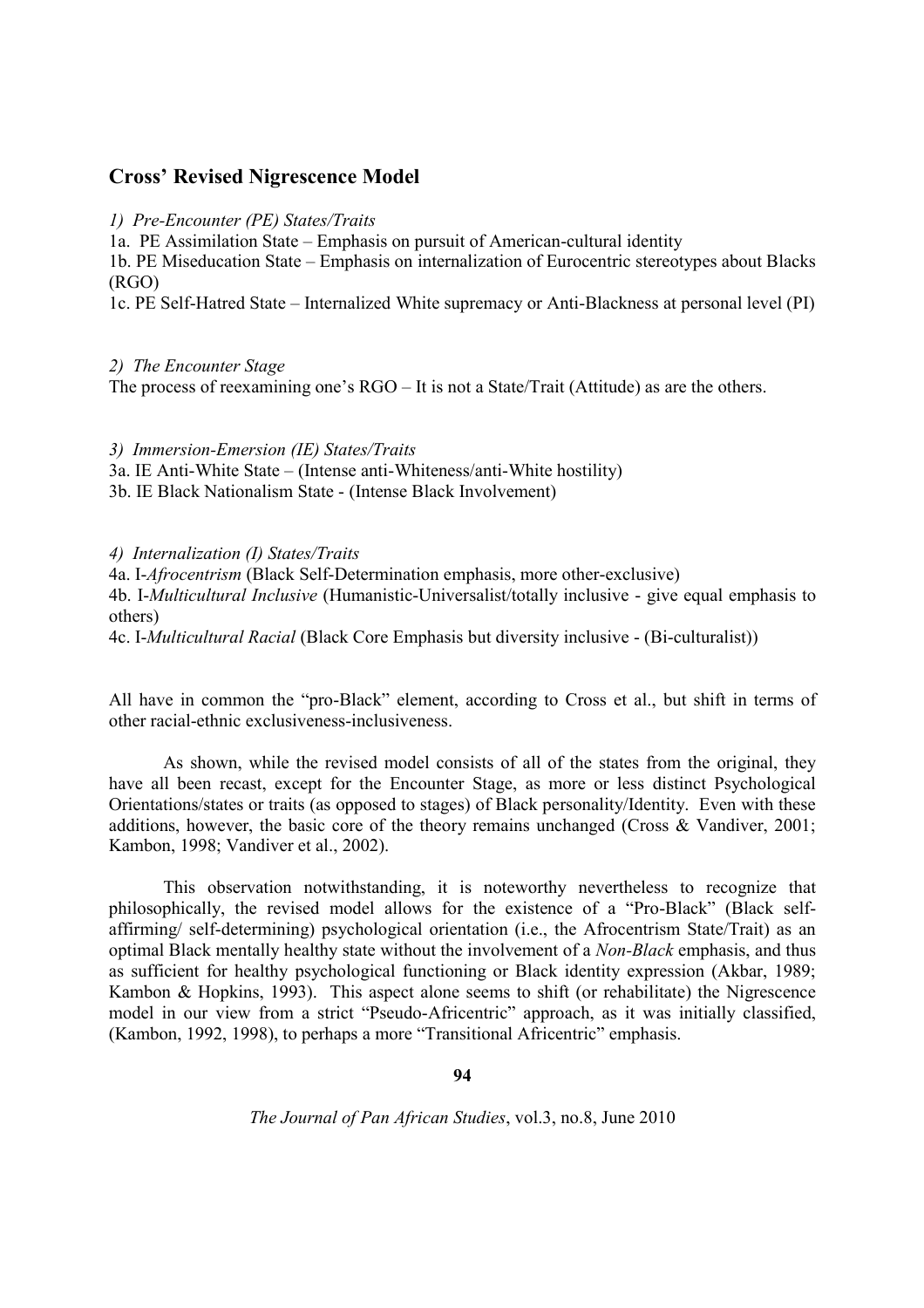While the model still does not in the strictest sense address the worldview or cultural reality differences factor, which no doubt limits its Africentric value (Akbar, 1989; Kambon, 1998; Nobles, 1989), this apparent philosophical shift seems to open up the conceptual possibility of an alternative reality referent for valuating AA psychological functioning and behavior to that of the dominant/mainstream Eurocentric American reality (Kambon, 1998, 2004, 2006).

#### **Empirical Predictions and Assessment Based on Cross' Mode**l:

It has been in the area of empirical assessment of the predictions of Cross' Nigrescence model that it has undergone most of its contemporary activity driving the more recent revisions expansions. Heuristically speaking, the core predictions emanating from Cross' model suggest that contemporary AAs can be found to differ individually in their psychological states/orientations related to racial-identity/consciousness along the 8-9 dimensions/states or traits of the Nigrescence process, and certain racially-focused behaviors should be predictable from (correlated with) them. Led by the extensive psychometric work of Vandiver (2001) in particular, recent findings have prompted many of the latest revisions and expansions of Cross' model. Most of this research has been associated with the development and testing of the Cross Racial Identity Scale (CRIS) that was developed by Cross, Vandiver and colleagues (Cross & Vandiver, 2001; Vandiver et al., 2002). The main findings to date have been that: (1) The CRIS has been shown to constitute a multifactored assessment instrument; (2) it has good reliability and construct validity (convergent, divergent and discriminant validity) for the most part, and its findings to date, at least for 6 of the 8-9 Nigrescence traits, appear to be theoretically consistent. There does, however, appear to be some conceptual and empirical issues related to the formulation of the Immersion-Emersion, Intense Black Involvement (Black Nationalism) and Internalization Multicultural Racial orientation subscales of the CRIS (Vandiver, Cross, Worrell & Fhagen-Smith, 2002). This research is ongoing, and appears to be looking at the broader application of the paradigm to contemporary African American psychological functioning and behaviors (Holler, 2005; Vandiver et al., 2002).

## **C. Africentric Models**

The last group of theories, called the Africentric Models, represent those theories under African/AA authorship, that utilize the African worldview as the conceptual framework for portraying, characterizing and explaining AA personality or some important aspects of it. They utilize traditional African philosophical-cultural values, beliefs and behavioral norms for formulating/constructing the psychological traits, dispositions and behavioral patterns that are used to represent normal and natural AA personality as distinguished from maladaptive, abnormal and dysfunctional AA personality (Kambon, 1998; Kambon & Bowen-Reid, 2009).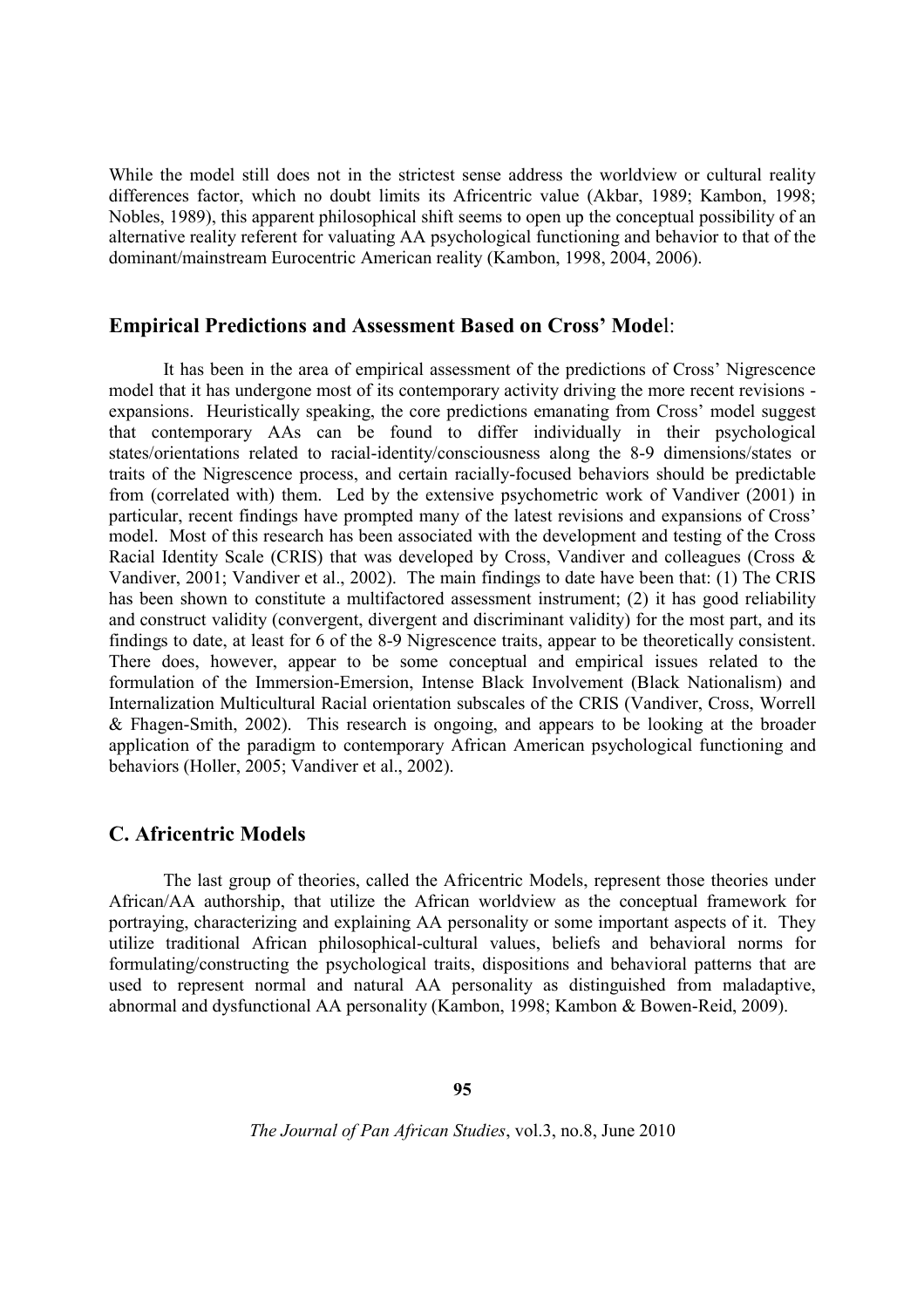These theories represent the most recent-contemporary approach, even though the basic ideas are quite old in the thinking of African-descent scholars, both in Africa as well as throughout the Diaspora (Akbar, 2004; Bynum, 1999; Kambon, 1992, 1998; Nobles, 2006; Oshodi, 2004). While Wade Nobles' (2006) early and seminal work on the continuing influence of traditional African philosophy and cultural reality in the behavior and basic functioning of Africans throughout the Diaspora had some influence on the development of Africentric theories of AA personality (Kambon, 1998), paradigms constructed by Na'im Akbar (1975, 1976, 1979, 2004), Robert Williams (1981), and Kobi Kambon (1992,1998, 2003, 2006) in particular represent the more fully developed models to emerge in this literature. These models, while both similar and different in some important respects, seem to combine a structural, dynamic and functional emphasis framed on the African cultural reality within the American socio-cultural context. Some of their overlapping emphases are as follows:

(a) emphasis on traditional African culture in terms of values, beliefs and behavioral practices that have persisted in the AA psychological makeup forming the psychological infrastructure core of normal-natural AA personality;

(b) emphasis on the structure, organization and dynamics of the core in thrusting AA behavior and functioning toward collective/cultural-affirming outcomes;

(c) emphasis on the psychosocial nature, dynamics and outcome of the interaction between this normal-natural African-centered thrust or striving and the European American cultural reality in which the historic and contemporary AA personality finds itself. These theories then clearly make a *positive* and *proactive* assumption about the basic energy driving the African/AA personality system in its interaction (conflict, adaptations to, and coping) with the imposing, ever-present and hostile European American cultural reality (Kambon, 1998, 2003; Kambon & Bowen-Reid, 2009).

# **1. Common Theoretical Components**

Core Elements/Factors/Psychological Infrastructure: In these theories, Racial-Cultural Identity (Personal and Reference Group Racial-Cultural Identity) is viewed as serving the core function of Racial-Cultural self-affirmation.

Peripheral Elements/Factors: The Peripheral factors that are emphasized in these theories focus on the Cultural Behavior/response patterns, individually and collectively, that operate in adapting to one's environment as reflecting normal-natural AA Personality Traits – i.e., the Basic Traits of AA personality. Aberrations/Abnormality/Maladaptation in the basic traits modified by oppression (i.e., European American cultural reality) forces are also articulated at this level of the Africentric theories.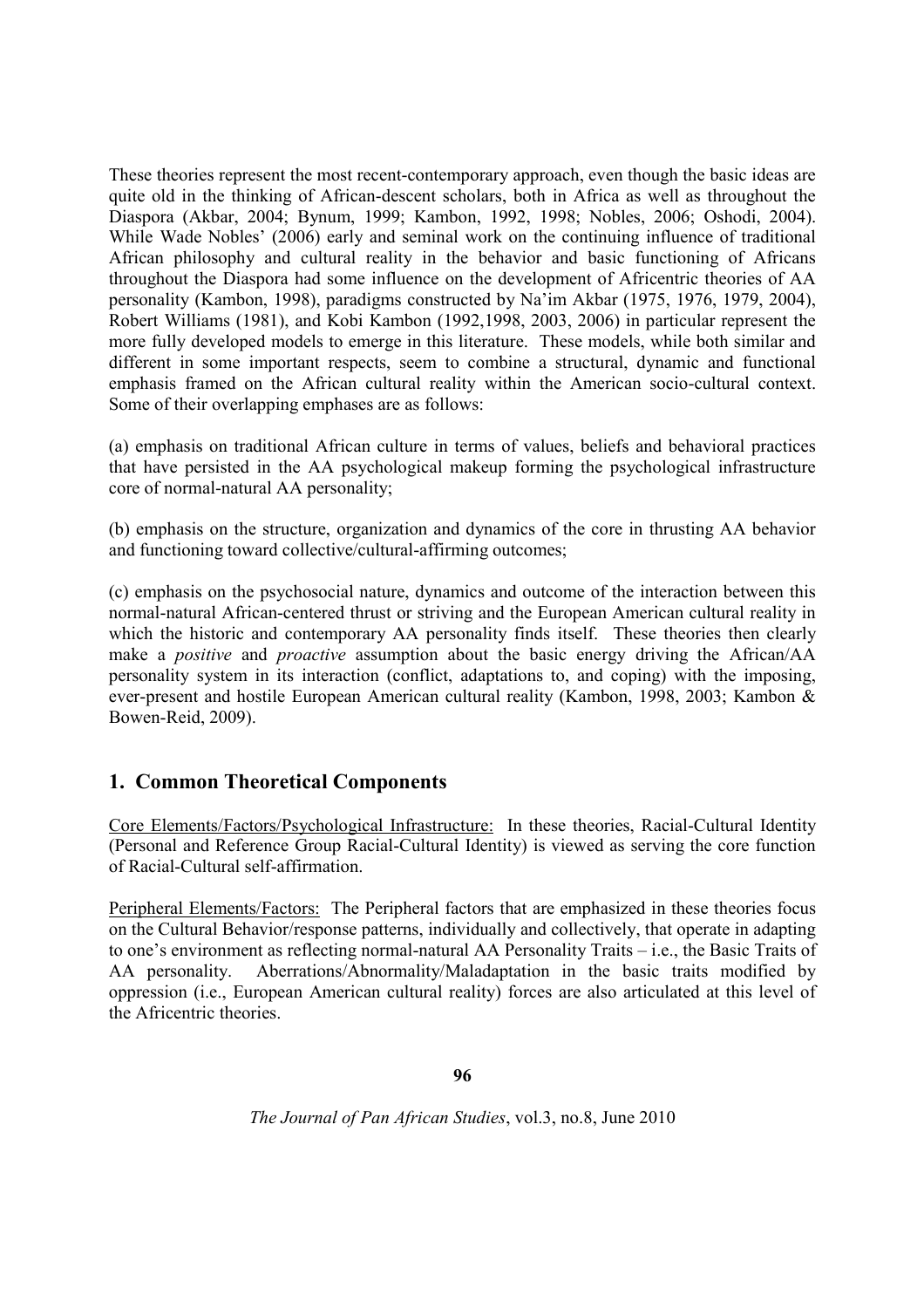Dynamics/Functional Aspects: The psycho-dynamic aspects of AA personality in Africentric theories emphasize in one way or another the Natural (inherent) Racial-Cultural Self-Actualization/Affirmation/Empowerment striving (i.e., the proactive thrust or striving) inherent in normal/healthy AA personality functioning.

Developmental Issues: Where psychological development is concerned, Africentric theories seem to emphasize the critical importance of ongoing psychological (inclusive of spirituality) growth/development/transformations toward a mature and fuller expression of Africanity throughout the lifecycle of the individual. The vital role and function of African-centered socialization occurring in African-centered institutions and the specific socio-cultural infrastructure of African-centered societal-cultural institutions are emphasized as essential to the normal-natural developmental process of AA personality. Thus, there is a general emphasis in these theories on the processes involved in transitioning (cognitive and behavioral transitioning) from lower/weaker to higher/stronger levels (and expressions) of Conscious Africanity over systematic stages or transitioning phases of development covering the entire life cycle.

Outcome Emphasis: Optimal AA personality development and functioning in the African-Centered theories emphasizes a congruent pattern of Africentric psychological dispositions (i.e., a core nexus of pro-Black/African values, beliefs and attitudes) and behaviors reflecting the normal-natural *African Survival Thrust* of the AA personality system.

## **2. Kobi K. K. Kambon's Theory as Representative**

Although the works of Na'im Akbar (1975, 1976, 1979; 2004) and Robert Williams (1981; Kambon, 2006) have made significant statements of their own in these areas, the most widely known and fully developed model representing this approach is that of Kobi Kambon (1992, 2003, 2006). Succinctly, Kambon's model emphasizes two key heuristic constructs in articulating the structure, dynamics, and behavioral outcomes related to a cultural-centered understanding of AA psycho-logical functioning and behavior: *African Self-Consciousness* (ASC) and *Cultural Misorientation* (CM). According to the model, African personality consists of a core system called the African Self-Extension Orientation (ASEO) and African Self-Consciousness (ASC), and a number of basic traits emanating from the core. *ASEO* is the foundation of the Black personality. It is the organizing principle and energy source of the entire system. It is innate (biogenetically based), unconscious, and operationally defined by the construct of "Spirituality" - a dynamic communal energy which allows the Self to merge (extend) into the totality of phenomenal experience. It is also immutable (unchanging in its thrust) and deeply rooted in the African psychical system. The ASEO manifests in terms of a set of basic psychological and behavioral traits, or "Africanisms," expressive of the African spirituality dynamic (Kambon, 1992). *ASC* derives from the ASEO and, except for its conscious nature and ideological content/thrust, is essentially an "undifferentiated process" from the ASEO under normal-natural conditions.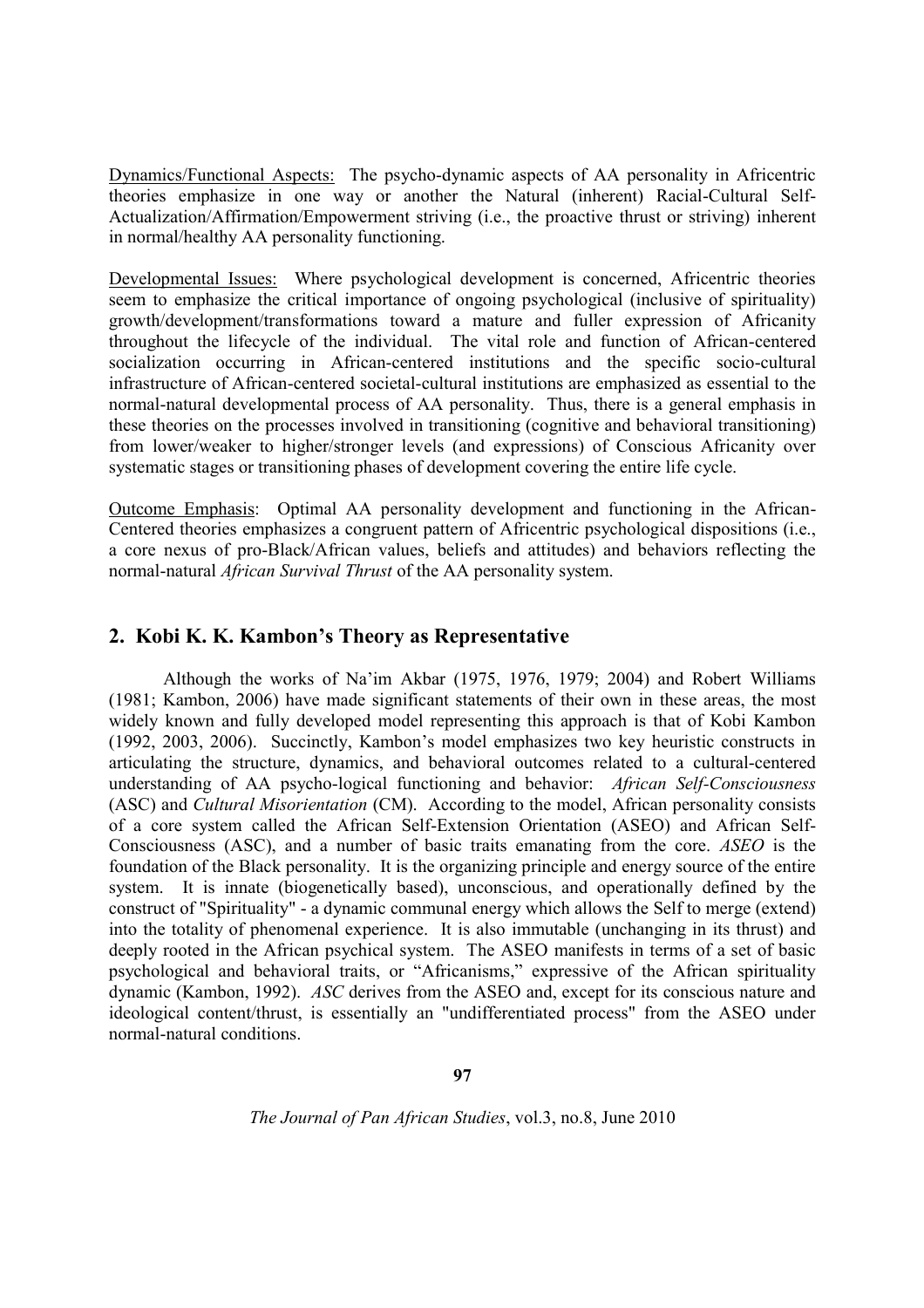That is, a part of the ASEO differentiates into a conscious structure called ASC through developmental progression under normal-natural conditions. ASC is therefore partly biogenetic, but because consciousness evolves in large part through experience, it is also partly environmental-experientially based as well. ASC directs and guides the personality system toward Africentric goals and objectives; that is, it directs/focuses the "African Survival Thrust" inherent in the ASEO. Thus, the ASEO defines and energizes the African personality system, while ASC cognitively directs or focuses the system toward the fulfillment and maintenance of African survival, affirmation-empowerment (Kambon, 1992).

## **The ASC Model**

The ASC core is defined operationally by four basic components or competencies (cognitive-attitudinal and behavioral competencies). They are as follows:

a. Awareness-recognition of one's collective African identity.

b. Priority value placed on African survival, racial-cultural self-knowledge and positive development.

c. Participation in African cultural institutions and their perpetuation.

d. Practice of resolute resistance against all "anti-African" forces.

Combined, these competencies define the self-affirming, self-determining and self-fortification thrust of the AA personality's basic striving for collective self-empowerment.

We can see then that given the ASC's core more basic dependence on experiential development (environmental forces), it is susceptible to change/modification under certain sociocultural conditions. Thus, the directional thrust and strength of ASC can vary radically from its natural tendency under certain *unnatural-abnormal* experiential conditions. For example, variability in the actual strength of the manifestation of ASC (in terms of intensity and pervasiveness or dominance) is explained in terms of experiential variability among individual Blacks (different racial-cultural psycho-histories, and especially concentrated, long-term developmental Eurocentric experiences). The strength of ASC then depends on the extent to which early socialization experiences and/or significant institutional processes actively nurture and reinforce it (Kambon, 1992, 2003). In a heterogeneous racial-cultural context where African-centered forces are not dominant (i.e., where an "alien/European worldview" dominates the socio-cultural reality of AAs), the natural socialization processes undergirding ASC may be weakened and distorted (Kambon, 1992, 1998, 2003).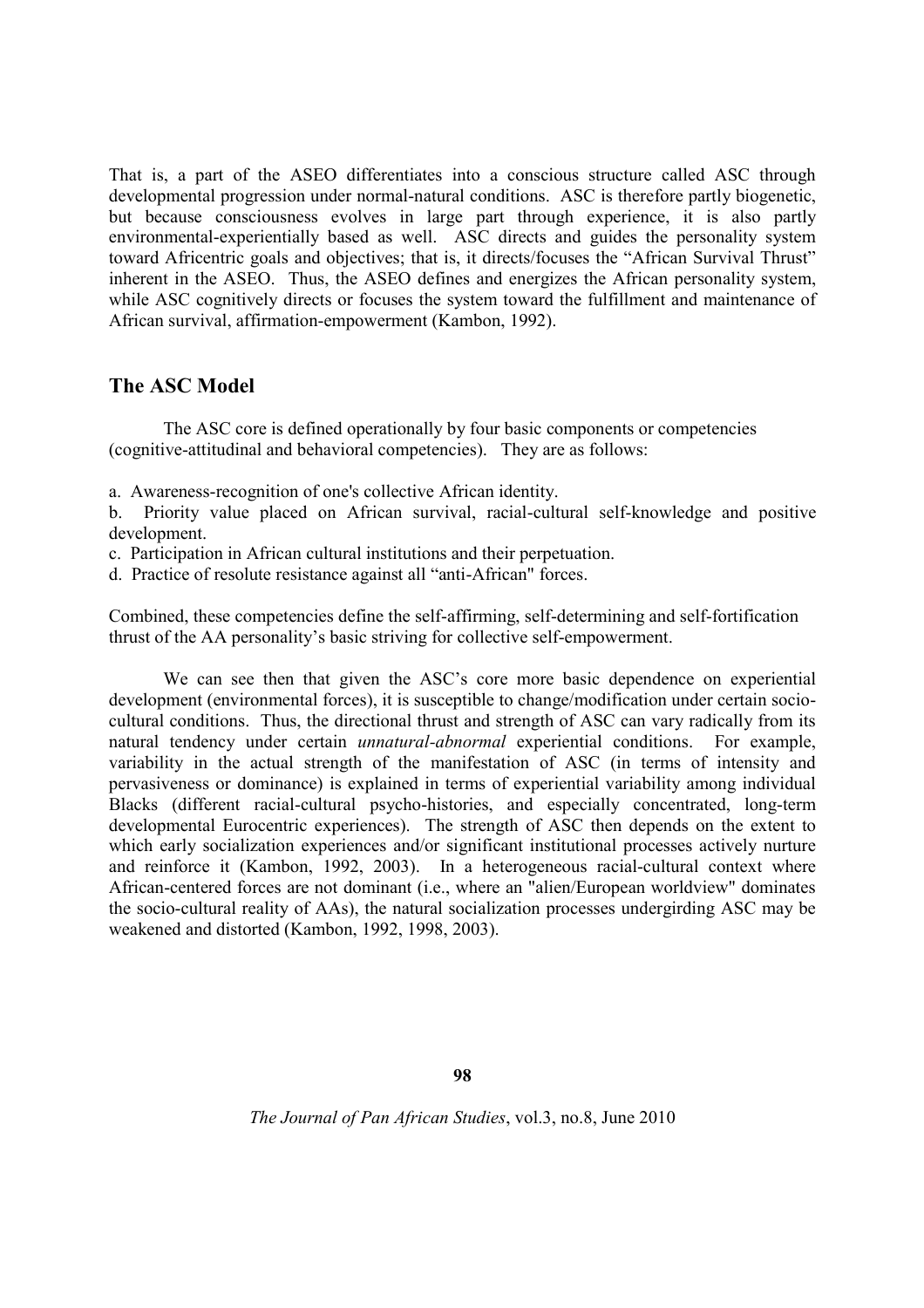On the other hand, a strengthening-reinforcing effect would be expected in a homogeneous (natural) racial-cultural context where African-centered socio-cultural forces are more dominant (Kambon, 1992). Of course, a variety of psychological modifications and/or indoctrinating circumstances of an institutional nature may also interact with and, in some cases, override ambiguous individual socialization conditions where racial-cultural identity can be blurred or deemphasized, such as in a racially integrated social context where a mixture of some Africancentered and some European-centered socialization experiences occur (Kambon, 2003).

Hence, ASC can function at different intensities/levels (from Weak to Strong ASC), depending on the dominant socio-cultural, institutional experiences characterizing the developmental context of a young AA personality. Moderate-to-Strong ASC thus represents movement toward the optimal pole of the African mental health continuum more so than does the condition of Weak ASC, and particularly *Severely Weak ASC* (Kambon, 1992, 2003).

Hence, there are many circumstances that can interfere with or distort normal Black personality functioning in terms of the strength of ASC. These circumstances, where they do occur, are usually socio-cultural in nature and typically involve the operation of institutionalized anti-African forces, as in *cultural oppression* (Kambon, 1998, 2003, 2006). In the *unnatural* socio-culturally oppressive context of American society, where ASC is superimposed upon by an alien and anti-African reality structure, it (ASC) is subject to severe weakening, modification or distortion from the overriding influence of the alien/anti-African European worldview (Kambon, 2002, 2003, 2006).

## **The CM Model**

Kambon's model further proposes that the severe weakening of ASC constitutes (in many instances) the onset of a basic disorder in the AA personality that is called *Cultural Misorientation/CM* (Kambon, 2003). The CM model thus proposes that chronic and severely weaken ASC can under some circumstances bring about a shift in the core psychological orientation of AA personality, prompting a process of transitioning (in content) from degraded African worldview content to the adopting/internalization of European worldview content. In such an instance, severely degraded ASC qualities (such as a weak African worldview identification) are no longer adequate, appropriate and applicable to describe and explain the psychodynamic condition of the AA personality. The psychological parameters of CM thus become necessary as the more appropriate interpretative framework under these circumstances for describing and explaining the transformation in the AA personality. Hence, the occurrence of chronic-severely weakened ASC represents the psychological crossroads whereby the AA personality undergoes its paradoxical transition from an African-centered to a European-centered *survival thrust or cultural reality framework* in its core conscious level functioning (or from an ASC to a CM psychodynamic). *The model thus proposes that only under the severely weakened ASC condition do the psychological preconditions come about for the transitioning from ASC dominance to CM dominance to occur*.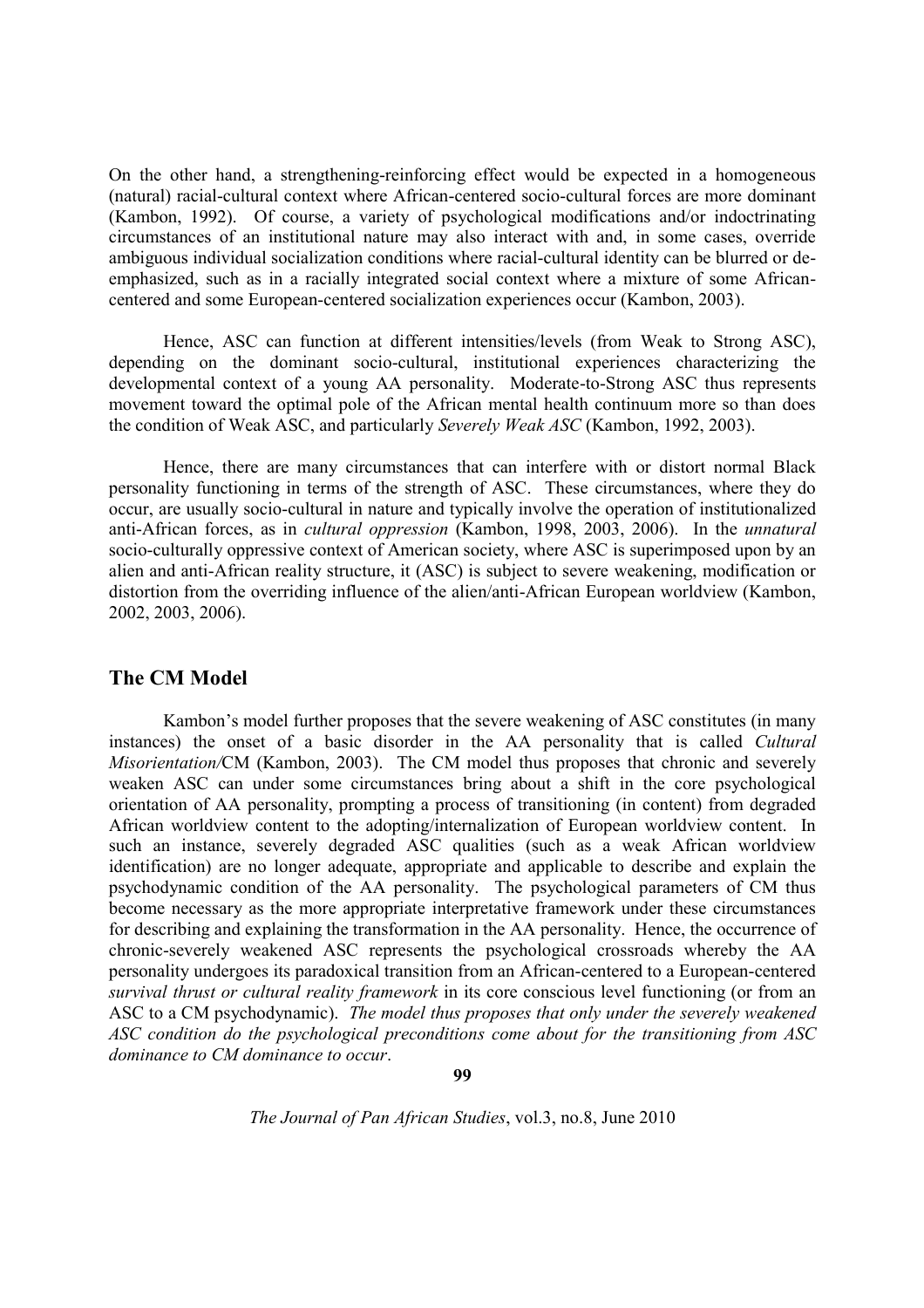Kambon therefore defines *Cultural Misorientation (CM)* as a psychological orientation in AAs resulting from European cultural oppression reflecting a European Survival Thrust, reflecting the basic components or content dimensions of a materialistic, individualistic, alien and anti-self, self-destructive and racial integration emphasis in one's thoughts, attitudes and behaviors (Kambon, 2003, pp. 72-73).

These six components of CM are described as follows:

Materialism Orientation: reflects a physical-material objectification emphasis in life (emphasis on physical characteristics, clothes, money, things, etc).

Individualism Orientation: reflects an I/Me emphasis in life.

Alien-Self Orientation: reflects a general Eurocentric values emphasis in one's self-concept and general approach to life.

Anti-Self Orientation: reflects the Alien-Self emphasis along with negativity and hostility toward Blackness/Africanity.

Self-Destructive Orientation: reflects an emphasis on self-group injurious and anti-social and/or criminal thoughts and behaviors.

Integration Orientation: reflects a dominant emphasis on the inclusion/involvement of non-Blacks (namely Whites) in one's life.

CM, according to Kambon (2003), thus represents a Eurocentric - "Anti-African" selfconsciousness among AAs which *the European American societal-worldview context* (i.e., American cultural institutions) *allows to masquerade as a normal-natural (mentally healthy)* and functionally effective *psychological-cultural orientation among AAs* as a consequence of institutional reinforcement (i.e. socialization, assimilation and societal indoctrination processes). In other words, CM content is consistent with, and thereby supported and reinforced by European American culture itself (Kambon, 1998, 2003).

The CM Model further proposes some three levels of intensity –severity - that can range from a m*inimal* degree of the disorder to a m*oderate* degree, to a s*evere* degree of the disorder. *Minimal CM* represents the weakest level of identification with or internalization of the European Worldview of the three levels, while *Moderate CM* represents a much stronger Eurocentric consciousness than the minimal CM level, but less than the severe CM level, and *Severe CM* reflects the strongest and most pervasive European self-consciousness, i.e., an overwhelming predominance of internalized Eurocentric/anti-African cultural values, beliefs, attitudes and behaviors, of the three levels (Kambon, 2003).

#### **100**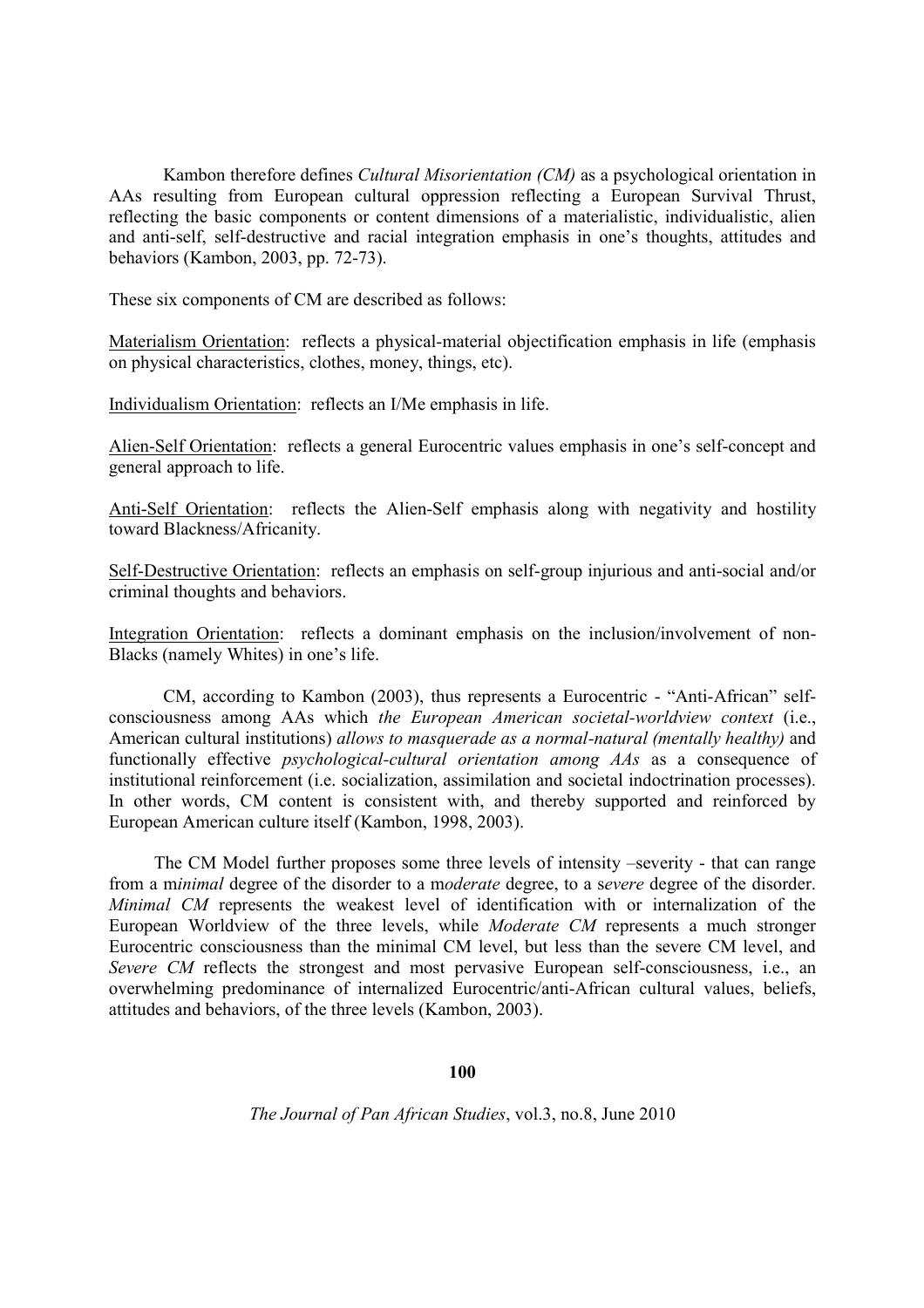As indicated earlier, within the psychosocial context of cultural oppression, the acquisition of CM can follow a developmental pattern similar to ASC, only emphasizing the opposite cultural (Eurocentric over Africentric) content. Thus, depending on the levels of Eurocentric emphasis/exposure, the resulting CM condition can reflect from minimal to severe CM levels (Kambon, 2003).

### **The ASC and CM Prediction Models**

Kambon's (1992, 2003) models also propose a systematic set of propositions related to both ASC and CM. The focus of these propositions, where ASC is concerned, emphasize psychological correlates of ASC that involve general psychological dispositions (self-esteem, personal causation, achievement motivation, etc.), behavioral predictions of ASC that involve self- affirming (pro-Black) behaviors and opposition to anti-African/anti-Black forces, as well as background predictors of ASC indicative of Africentric socialization experiences (Kambon, 1992). On the other hand, the opposite predictions, for the most part, emanate from the CM Construct. In this case, the focus of the propositions suggest that *positive relationships* would be expected to occur between CM and such psychological functions and behaviors as poor or suboptimal mental health states like low self-esteem, apathy, low motivation, high anxiety, low stress tolerance, problems in anger control, etc., and such Eurocentric measures of psychological disorder/mental illness like depression, psychosomatic disorders, schizophrenia and psychopathic states, paranoia, etc. (Kambon, 2003; Kambon and Rackley, 2005). Some Eurocentric measures of psychological health/positive-optimal mental health within the European worldview context would also be expected to correlate positively with CM, such as an internal locus of control orientation, high need for achievement, competitiveness and aggressiveness. Positive correlations may also be expected between CM and other *African-centered measures* of personality disorders or poor AA mental health (Kambon, 1998, 2003), such as anti-Black attitudes and behaviors, pro-White attitudes and behaviors, and measures of racial neutrality or a so-called humanistic orientation. At the same time, however, *negative relationships* would be expected to occur between CM and such psychological functions and behaviors as African-centered measures of healthy/optimal personality such as ASC and an African worldview orientation and pro-Black attitudes and behaviors (Kambon, 2003; Kambon and Rackley, 2005). Accordingly, a psychologically healthy AA, as noted earlier, manifests *conscious* functioning and behavior reflective of the affirmation and perpetuation of an *African/AA Survival Thrust* (Kambon, 1992, 1998).

Again, African Self-Consciousness is reflective of *healthy* AA personality in Kambon's model while Cultural Misorientation is reflective of *unhealthy* AA personality or personality disorder (Kambon, 1992, 2003). Hence, the ASC and CM constructs represent those aspects of the AA personality system that have good heuristic value, and thus assessed through systematic empirical examination (Kambon, 1992, 1998, 2003). The assessment of ASC and CM is therefore critical, according to Kambon (1992, 2003; Kambon & Rackley, 2005), to a substantive and comprehensive evaluation of contemporary AA behavior and mental health.

**101**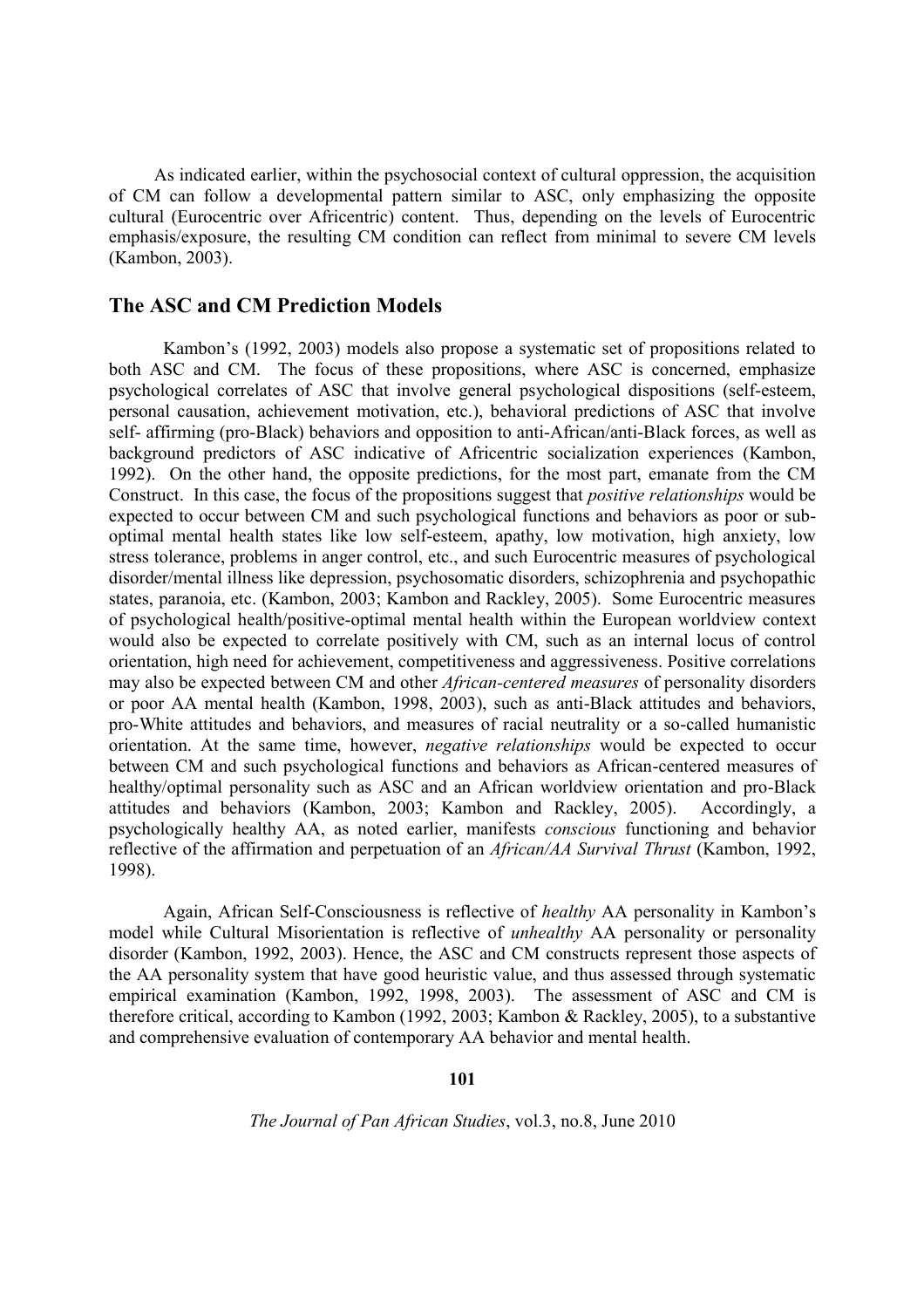In order to assess the ASC and CM Constructs, the *African Self-Consciousness Scale* (ASCS) and the *Cultural Misorientation Scale* (CMS), respectively, were developed by Kambon and his associates (see Kambon, 1992, 1996, 2003, 2005). The ASCS and CMS have been utilized in various research studies involving variables such as personal causation (Kambon, 1992), psychological well-being (Pierre and Mahalik, 2005), health promoting behaviors (Thompson and Chambers, 2000), anti-Black behavior (Kambon, 2003; Kambon & Rackley, 2005), career decision making (McCowan and Alston, 1998), and male-female relationships (Bell, Bouie and Baldwin, 1990), among others (Kambon, 1992, 2003; Kambon & Rackley, 2005, in press).

#### **Empirical Assessment Based on Kambon's Model**

Empirical research has been conducted on Kambon's model utilizing the ASCS since the early 1980s (Kambon, 1992, 1998). From these findings: 1) the ASCS has been shown to be a valid and reliable multi-factored measure of the ASC Construct; 2) its four empirical factors are consistent with its four conceptual factors; ASCS-F1: *Sense of Collective African Identity and Self-Fortification,* ASCS-F2: *Resistance/Defense against anti-African Forces,* ASCS-F3: *Value for Africentric Institutions and Cultural Expressions, and* ASCS-F4: *Value for African Culture;* 3) it has been shown to be a reliable predictor of both general psychological health factors (selfesteem, sense of personal causation, etc.) and African-centered psychological health factors and behavior (pro-Black functioning) across diverse demographics of African-descent populations; and 4) it has also been shown to be associated with certain background profiles, as well as demonstrate some effective use in the assessment of clinical interventions with both individuals and groups of adult AAs (Kambon, 1992, 1998, 2003; Kambon & Rackley, 2005, in progress).

The CMS, on the other hand, has enjoyed a much shorter period of research activity given its briefer history (Kambon, 1997; 2003; Kambon & Rackley, 2005). Since its development in the mid-1990s (Kambon, 1997), the CMS has been shown to represent a valid and reliable multi-factored measure of the CM Construct (Kambon, 2003; Kambon & Rackley, 2005; Kwate, 2001) across diverse African-descent demographic profiles. It has also been shown to be a reliable predictor of general maladaptive and psychologically disordered functioning (depression, anti-social drug use, violence), as well as more cultural specific based maladaptive behaviors, such as *N-word* usage, light skin preference, preference for anti-Black rap music, etc., among young adult African-Americans in diverse social settings. This research is also ongoing and shows great promise toward bringing more clarity to the psychological analysis of AA behavior and mental health.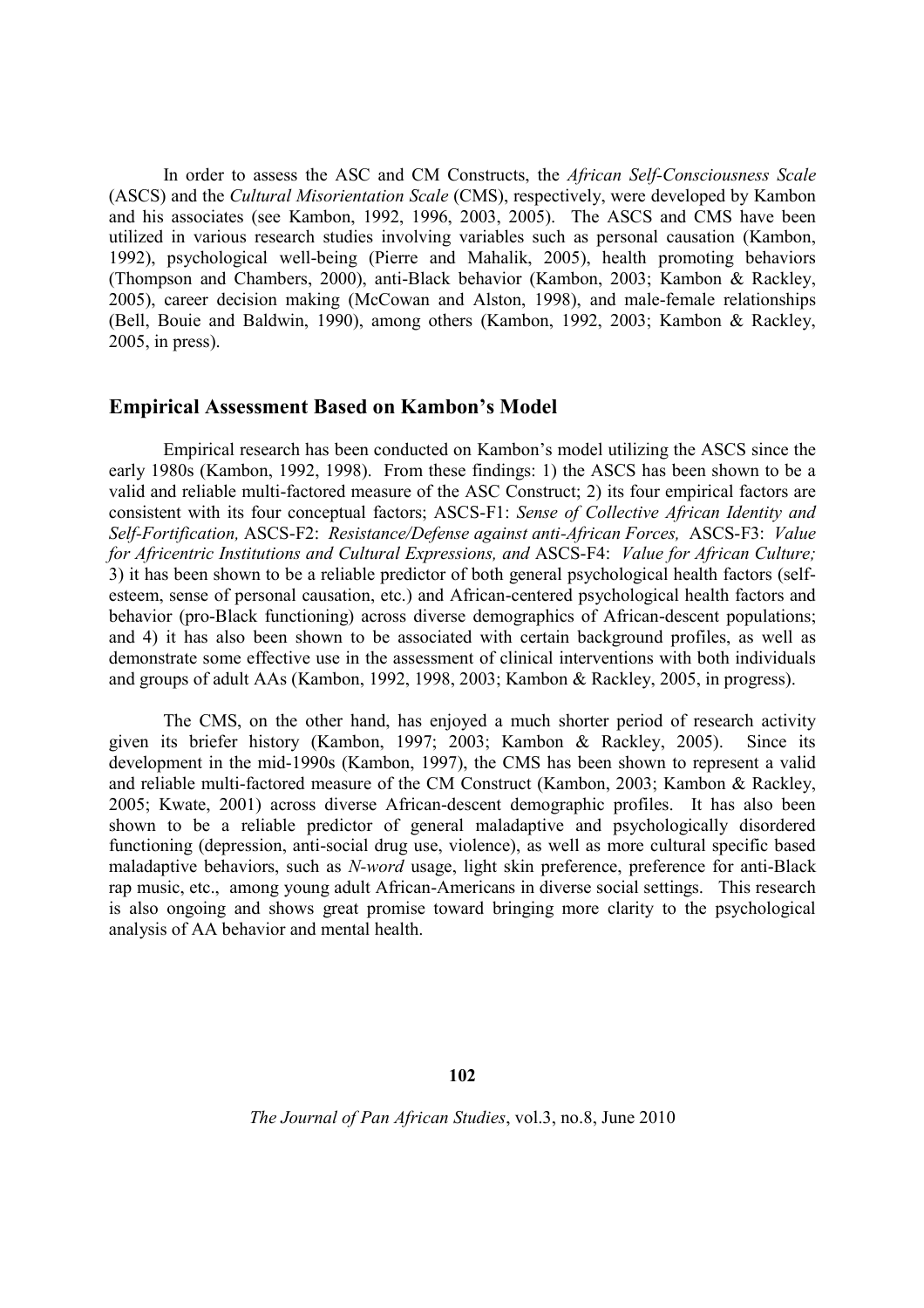## **Conclusions**

In concluding this brief review, several key questions beg for consideration in projecting the future status of this vital area of psychological theory and research. What future issues and concerns will we be confronted as this area of focus continues to unfold and expand its conceptual and contextual boundaries? One apparent critical issue appears to be the need for our models to accommodate more of the variety of developmental and socialization circumstances that the contemporary AA personality might experience (e.g., predominantly Black versus predominantly White or racially-culturally integrated, or Africentric versus Eurocentric worldview dominated socialization, or bi-racialism, etc.). There seems to be a continual need to call for a greater emphasis on *the role of cultural reality forces in forming the conceptual framework and content of our theories*, and the importance of including in some systematic ways the widest possible diversity in the sample populations that we study in our investigations. We also welcome the addition of more creative and innovative methodologies and instrumentation in our investigations, as well as encourage the development of both *molar* (Kambon, 1992, 2003) and *molecular* (Sellers et al., 1997) models in these explorations of the AA personality.

## **References**

Akbar, N. (2004). Akbar's Readings in African Psychology. Tallahassee, FL: Mind Productions.

Akbar, N. (1989). Nigrescence and identity: Some limitations. The Counseling Psychologist, 17(2), 258-263.

Akbar, N. (1979). African roots of Black personality. In W. D. Smith et al. (Eds.). Reflections on Black Psychology. Washington, DC: University Press of America.

Akbar, N. (1976). Rhythmic patterns in Black personality. In L. M. King et al. (Eds.), African Philosophy: Assumptions and Paradigms for Research on Black Persons. Los Angeles: Fanon R & D Center.

Akbar, N. (1975). The rhythm of Black personality. Southern Exposure, 3, 14-19.

Azibo, D. A. (1990). Advances in Black personality theories. Imhotep: An Afrocentric Review, 2(1), 22-46.

## **103**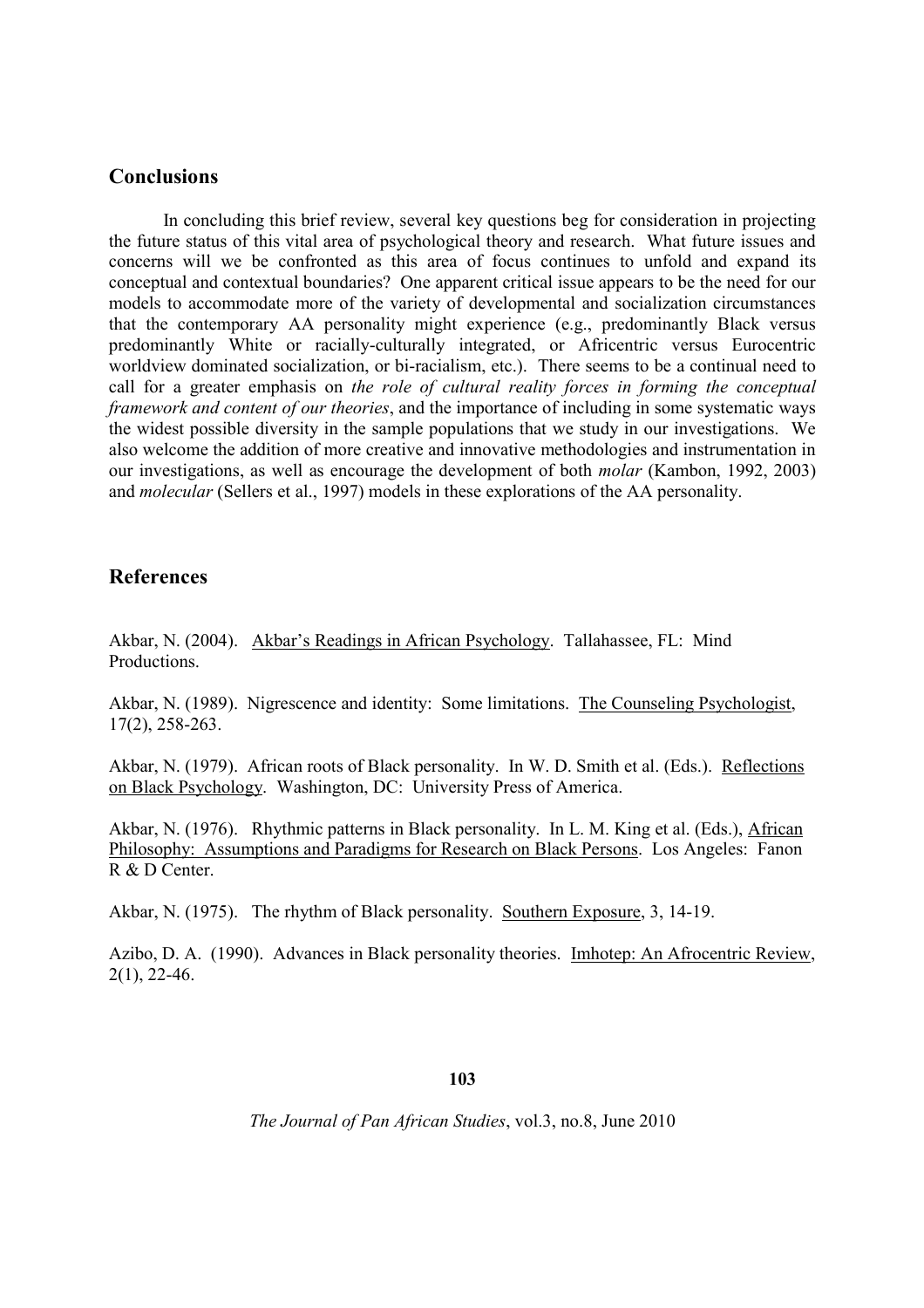Baldwin, J. A. (aka K. Kambon), (1976). Black Psychology and Black Personality: Some issues for consideration. Black Books Bulletin, 4(3), 6-11.

Belgrave, F. Z. & Allison, K. W. (2006). African American Psychology: From Africa to America. Thousand Oaks, CA: Sage Publications.

Bell, Y. R., Bouie, C. & Baldwin, J. A. (1990). Africentric cultural consciousness and African American male-female relationships. Journal of Black Studies, 21(2), 162-189.

Bulhan, H. A. (1985). Frantz Fanon and the Psychology of Oppression. New York: Plenum Publishers.

Burlew, A. K. & Smith, L. R. (1991). Measures of racial identity: An overview and a proposed framework. Journal of Black Psychology, 17(2), 53-71.

Bynum, E. B. (1999). The African Unconscious: Roots of Ancient Mysticism and Modern Psychology. NY: Teachers College, Columbia University Press.

Canady, H. G. (1946). The Psychology of the Negro. In P. L. Harriman (Ed.). Encyclopedia of Psychology. New York: Philosophical Library.

Cross, W. E., Jr. (1995). The psychology of nigrescence: Revisiting the Cross model. In J. G. Ponterotto, J. M. Casas, L. A. Suzuki & C. M. Alexander (Eds.), Handbook of Multicultural Counseling. 1<sup>st</sup> Edition. Thousand Oaks, CA: Sage.

Cross, W. E., Jr. (1991). Shades of Black: Diversity in African American Identity. Philadelphia: Temple University Press.

Cross, W. E., Jr. (1978). The Thomas and Cross models of psychological nigrescence. Journal of Black Psychology, 5, 13-31.

Cross, W. E., Jr. (1971). The Negro-to-Black conversion experience. Black World, 20(9), 13- 27.

Cross, W. E., Jr., Parham, T. A. & Helms, J. E. (1998). Nigrescence revisited: Theory and research. In R. L. Jones (Ed.), African American Identity Development. Hampton, VA: Cobb & Henry.

Cross, W. E., Strauss, L. & Fhasgen-Smith, P. (1999). African American identity across the life span: Educational implications. In R. Hernandez-Sheets & E. R. Hollins (Eds.), Racial and Ethnic Identity in School Practices. Mahwah, NJ: Lawrence Erlbaum Associates. (Pp. 29-47)

#### **104**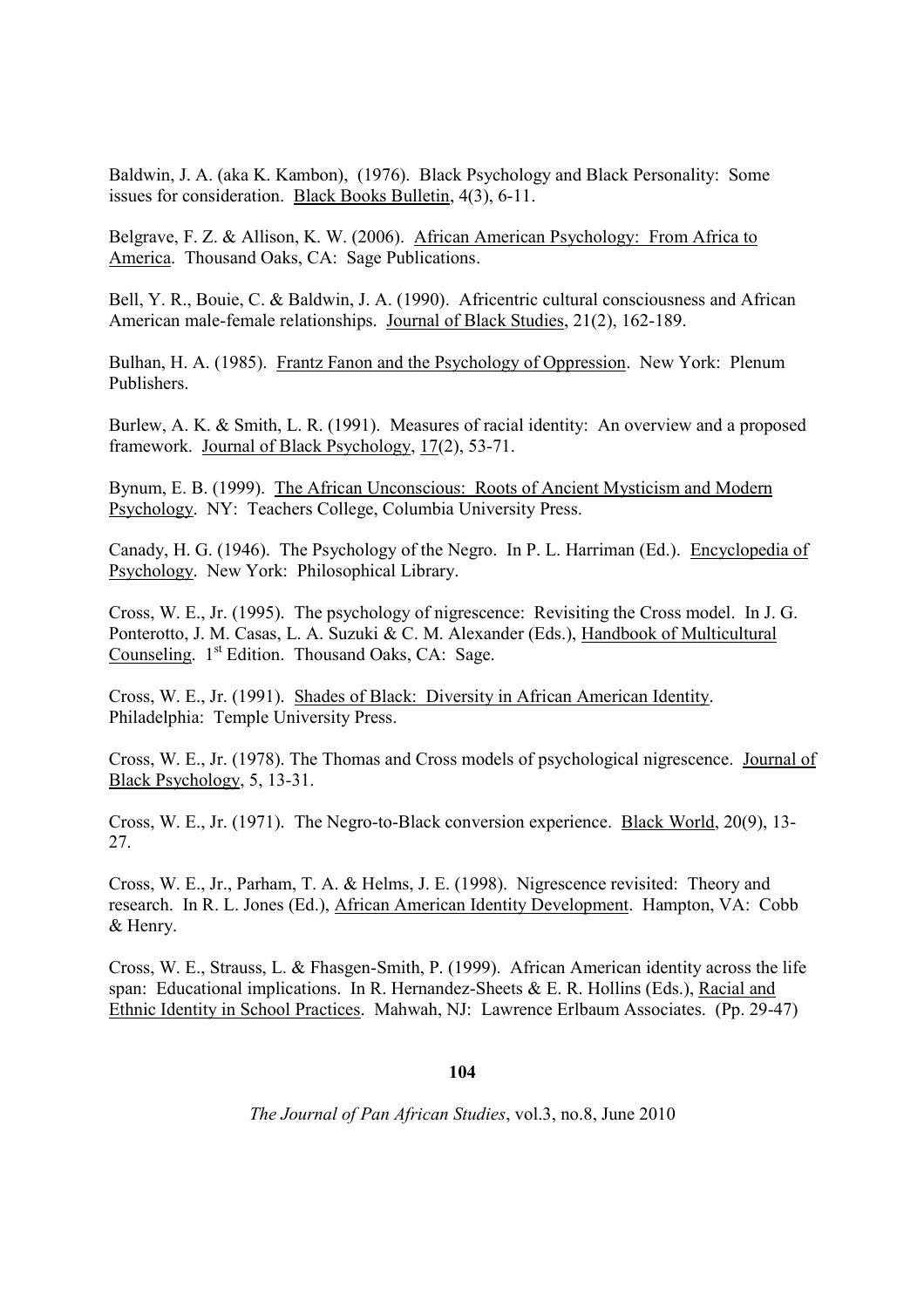Cross, W. E., Jr. & Vandiver, B. J. (2001). Nigrescence theory and measurement: Introducing the cross Racial Identity Scale (CRIS). In J. G. Ponterotto et al. (Eds.), Handbook of Multicultural Counseling. 2<sup>nd</sup> edition. Thousand Oaks, CA: Sage.

Delany, M. (1856). The Condition, Elevation, Emigration and Destiny of the Colored Peoples of the United States. New York: Arno Press (1968 edition)

Dreger, R. M. & Miller, K. S. (1968). Comparative psychological studies of Negroes and Whites in the United States: 1959-1985. Psychological Bulletin Monograph Supplement, Vol. 70 (No. 3, Part 2).

Dreger, R. M. & Miller, K. S. (1960). Comparative psychological studies of Negroes and Whites in the United States. Psychological Bulletin Monograph Supplement, 57, 361-402.

DuBois, W. E. B. (1902). The Souls of Black Folks. New York: Fawcett Press.

Farley, J. E. (2002). Majority- Minority Relations. 4<sup>th</sup> Ed. Upper Saddle River, NJ: Prentice Hall Pubs.

Ferguson, G. O. (1916). The Psychology of the Negro: An Experimental Study. New York: The Science Press. .

Guthrie, R. V. (1998). Even the Rat was White: A Historical View of Psychology. Boston: Allyn & Bacon.

Hall, C. S. & Lindzey, G. (1995). Theories of Personality. 5th Edition. New York: Wiley & Sons.

Helms, J. (1989). Considering some methodological issues in racial identity counseling research, The Counseling Psychologist, 17(2), 227-252.

Holler, D. (2006). *How ethnic identification attitudes and acculturative stress interact to predict suicide and eating disorder symptomatology in individuals of African Descent*. Unpublished Masters Thesis, Department of Psychology, Florida State University.

Jones, R. L. (Ed.), (1996). Handbook of Tests and Measurements for Black Populations. Vols. I & II. Hampton, VA: Cobb & Henry Publishers.

Jones, R. L. (Ed.), (1972, 1980, 1991, 2004). Black Psychology. First – Fourth Editions. Hampton, VA: Cobb & Henry Publishers.

#### **105**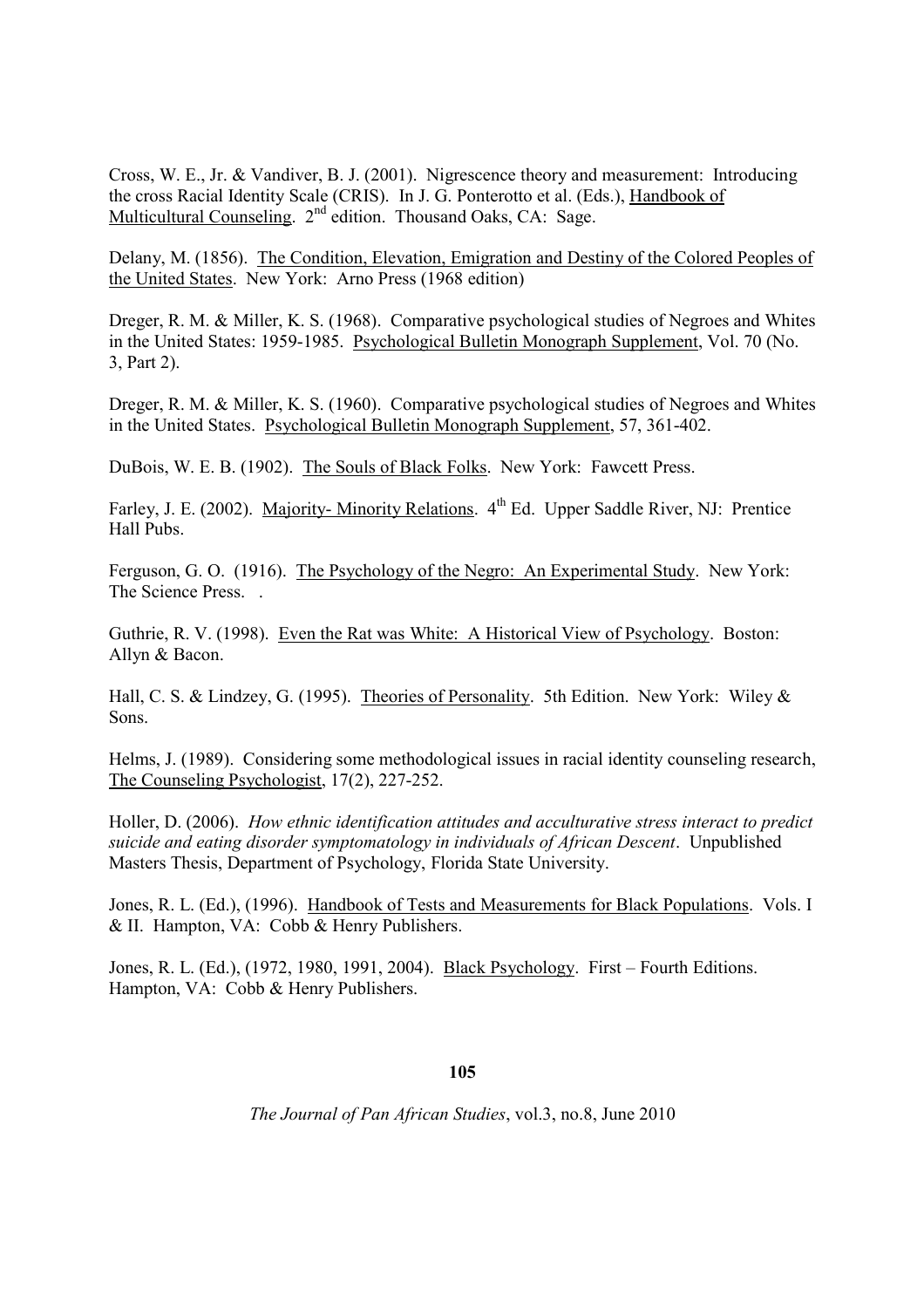Kambon, K. K. K. (2006). Kambon's Reader in Liberation Psychology: Selected Works, Volume I. Tallahassee, FL: Nubian Nation Publications.

Kambon, K. K. K. (2005). African-Centered Measures for Research on Black Personality and Mental Health. Tallahassee, FL: Nubian Nation Publications.

Kambon, K. K. K. (2003). Cultural Misorientation: The Greatest Threat to the Survival of the Black Race in the 21<sup>ST</sup> Century. Tallahassee, FL: Nubian Nation Publications.

Kambon, K. K. K. (1998). African/Black Psychology in the American Context: An African-Centered Approach. Tallahassee, FL: Nubian Nation Publications

Kambon, K. K. K. (1996). Introduction to the African Self-Consciousness Scale. In R. L. Jones (Ed.). Handbook of Tests and Measurements for Research on Black People. Vols. I & II. Hampton, VA: Cobb & Henry Publishers.

Kambon, K. K. K. (1992). The African Personality in America: An African-Centered Framework. Tallahassee, FL: Nubian Nation Publications.

Kambon, K. K. K. (in progress). African Self-Conscousness theory and research. (Unpublished manuscript)

Kambon, K. K. K. & Bowen-Reid, T. (2009). Africentric theories of African American personality: Basic constructs and assessment. In H. A. Neville, B. M. Tynes & S. O. Utsey (Eds.), Handbook of African American Psychology. Thousand Oaks, CA: Sage Publications.

Kambon, K. & Hopkins, R. (1993). An African-Centered analysis of Penn et al's critique of the On-Race Preference Assumption underlying Africentric models of personality. Journal of Black Psychology. 19(3), 342-349.

Kambon, K. & Rackley, R. (unpublished). Psychometric properties and socio-political considerations associated with The African Self-Consciousness Scale. (unpublished manuscript)

Kambon, K. & Rackley, R. (2005). The Cultural Misorientation Scale/CMS: Psychometric assessment. Journal of Africana Studies Research, I(1), 15-34..

Kardiner, A. & Ovesey, L. (1951). The Mark of Oppression: A Psychosocial Study of the American Negro . New York: Norton Publishing Company.

**106**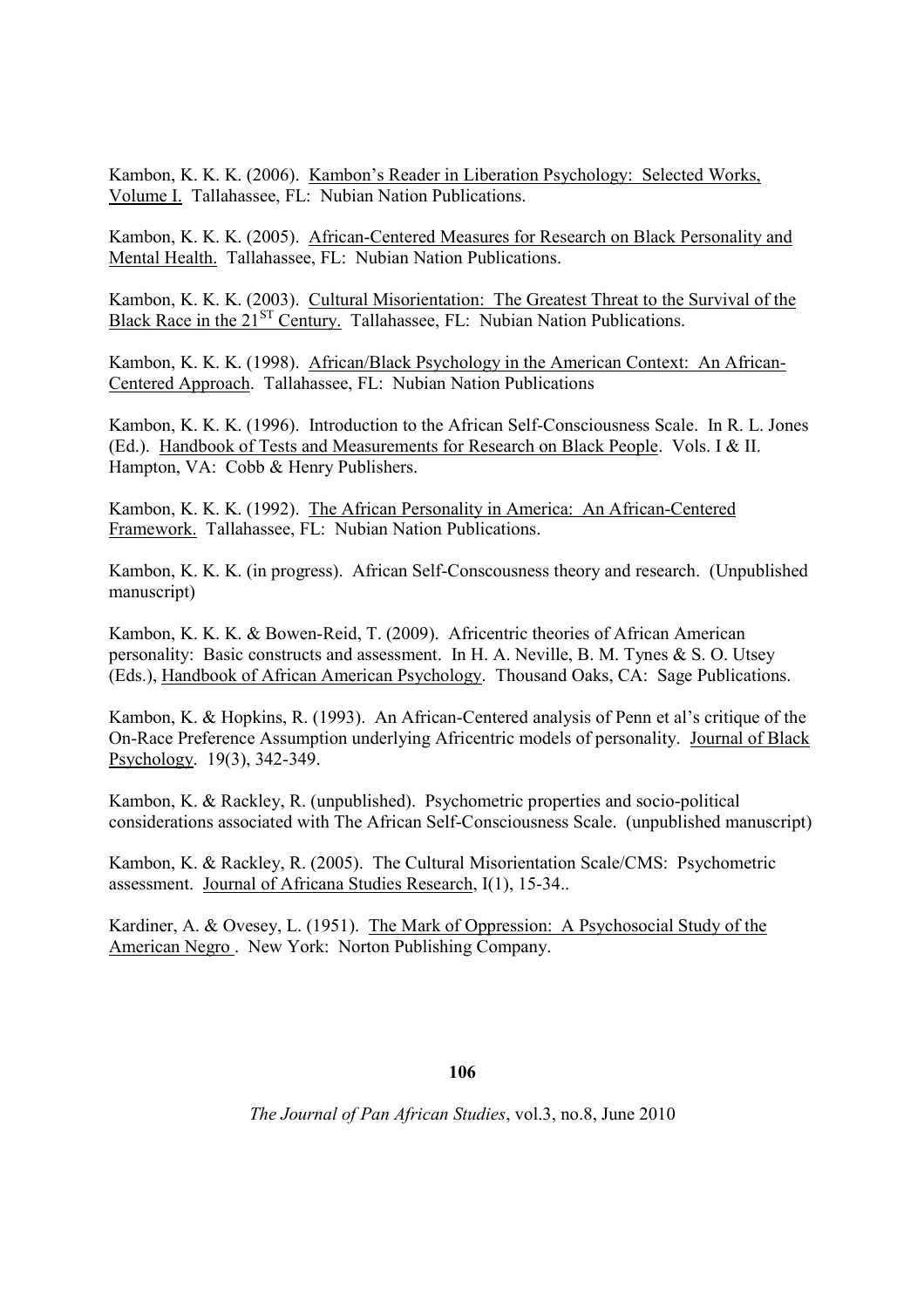McCowan, C. & Alston, R. (1998). Racial identity, African self-consciousness, and career decision making in African American women. Journal of Multicultural Counseling and Development, 26, 28-38.

Myers L.J. (1993). Understanding an Afrocentric Worldview: Introduction to an Optimal Psychology (2nd Ed.). Dubuque, IA: Kendall/ Hunt Publishing Company.

Myers, L. J., Montgomery, D., Fine, M. & Reese, R. (1996). Beliefs System Analysis Scale and Belief and Behavior Awareness Scale development: Measuring an optimal, Afrocentric worldview. In R. L. Jones (Ed.). Handbook of Tests and Measurements for Black Populations. Vol. II. Hampton, VA: Cobb & Henry Publishers.

Myers L. J., Speight S. L., Highlen P.S., & Cox C. (1991). Identity development and Worldview, Toward and Optimal Conceptualization. Journal of Counseling and Development, 70 (1), 54-63.

Nobles, W.W. (2006). Seeking the Sakhu: Foundational Writings for an African Psychology. Chicago: Third World Press.

Nobles, W.W. (1989). Psychological Nigrescence: An Afrocentric Review. The Counseling Psychologist, 17, 253-257.

Nobles, W.W. (1986). African Psychology: Toward its Reclamation, Reascension and Revitalization. Oakland, CA: Black Family Institute Publication.

Oshodi, J. E. (2004). Back Then and Right Now in the History of Psychology: A History of Human Psychology in African Perspectives for the New Millennium. Bloomington, IN: AuthorHouse Pubs.

Parham, T. A. (1989). Cycles of Psychological Nigrescence. The Counseling Psychologist, 17 (2), 187-226.

Parham, T. A. & Helms, J. L. (1985). Attitudes of racial identity and self-esteem of Black students: An exploratory investigation. Journal of College Student Personnel, 26, 143-147.

Parham, T. A. & Helms, J. L. (1981). The influence of Black students' racial identity attitudes on preference for counselor's race. Journal of Counseling Psychology, 28, 250-258.

Pastuer, A. B. & Toldson, I. (1982). The Roots of Soul: The Psychology of Black Expressiveness. Garden City, NY: Anchor Press/Doubleday.

#### **107**